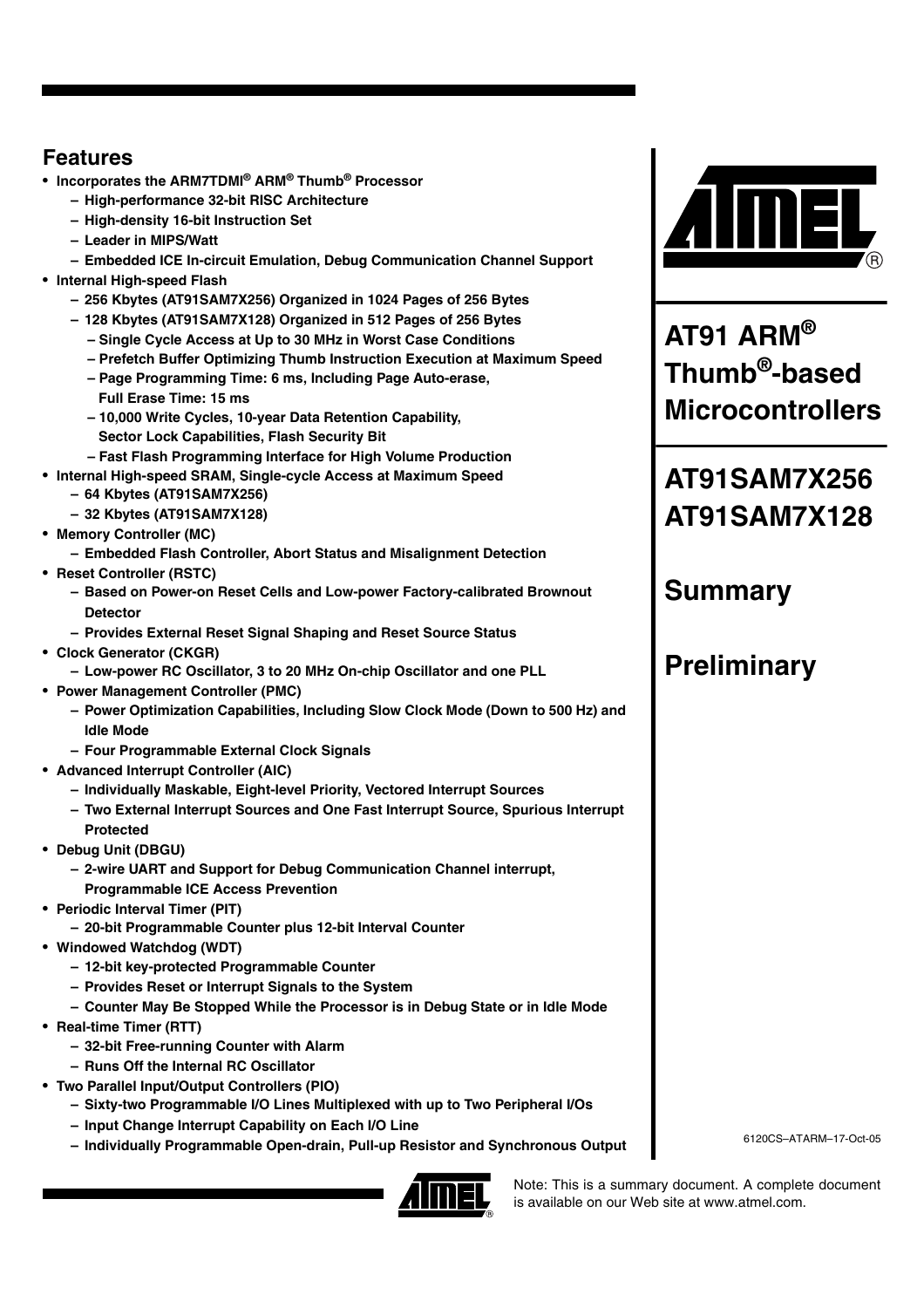

- **Thirteen Peripheral DMA Controller (PDC) Channels**
- **One USB 2.0 Full Speed (12 Mbits per second) Device Port – On-chip Transceiver, 1352-byte Configurable Integrated FIFOs**
- **One Ethernet MAC 10/100 base-T**
	- **Media Independent Interface (MII) or Reduced Media Independent Interface (RMII) – Integrated 28-byte FIFOs and Dedicated DMA Channels for Transmit and Receive**
- **One Part 2.0A and Part 2.0B Compliant CAN Controller**
- **Eight Fully-programmable Message Object Mailboxes, 16-bit Time Stamp Counter** • **One Synchronous Serial Controller (SSC)**
	- **Independent Clock and Frame Sync Signals for Each Receiver and Transmitter**
	- **I²S Analog Interface Support, Time Division Multiplex Support**
	- **High-speed Continuous Data Stream Capabilities with 32-bit Data Transfer**
- **Two Universal Synchronous/Asynchronous Receiver Transmitters (USART)**
	- **Individual Baud Rate Generator, IrDA Infrared Modulation/Demodulation**
	- **Support for ISO7816 T0/T1 Smart Card, Hardware Handshaking, RS485 Support**
	- **Full Modem Line Support on USART1**
- **Two Master/Slave Serial Peripheral Interfaces (SPI)**
- **8- to 16-bit Programmable Data Length, Four External Peripheral Chip Selects**
- **One Three-channel 16-bit Timer/Counter (TC)**
	- **Three External Clock Inputs, Two Multi-purpose I/O Pins per Channel**
	- **Double PWM Generation, Capture/Waveform Mode, Up/Down Capability**
- **One Four-channel 16-bit Power Width Modulation Controller (PWMC)**
- **One Two-wire Interface (TWI)**
	- **Master Mode Support Only, All Two-wire Atmel EEPROMs Supported**
- **One 8-channel 10-bit Analog-to-Digital Converter, Four Channels Multiplexed with Digital I/Os**
- **SAM-BA™ Boot Assistance**
	- **Default Boot program**
	- **Interface with SAM-BA Graphic User Interface**
- **IEEE 1149.1 JTAG Boundary Scan on All Digital Pins**
- **5V-tolerant I/Os, Including Four High-current Drive I/O lines, Up to 16 mA Each**
- **Power Supplies**
	- **Embedded 1.8V Regulator, Drawing up to 100 mA for the Core and External Components**
	- **3.3V VDDIO I/O Lines Power Supply, Independent 3.3V VDDFLASH Flash Power Supply**
	- **1.8V VDDCORE Core Power Supply with Brownout Detector**
- **Fully Static Operation: Up to 55 MHz at 1.65V and 85**° **C Worst Case Conditions**
- **Available in a 100-lead LQFP Green Package**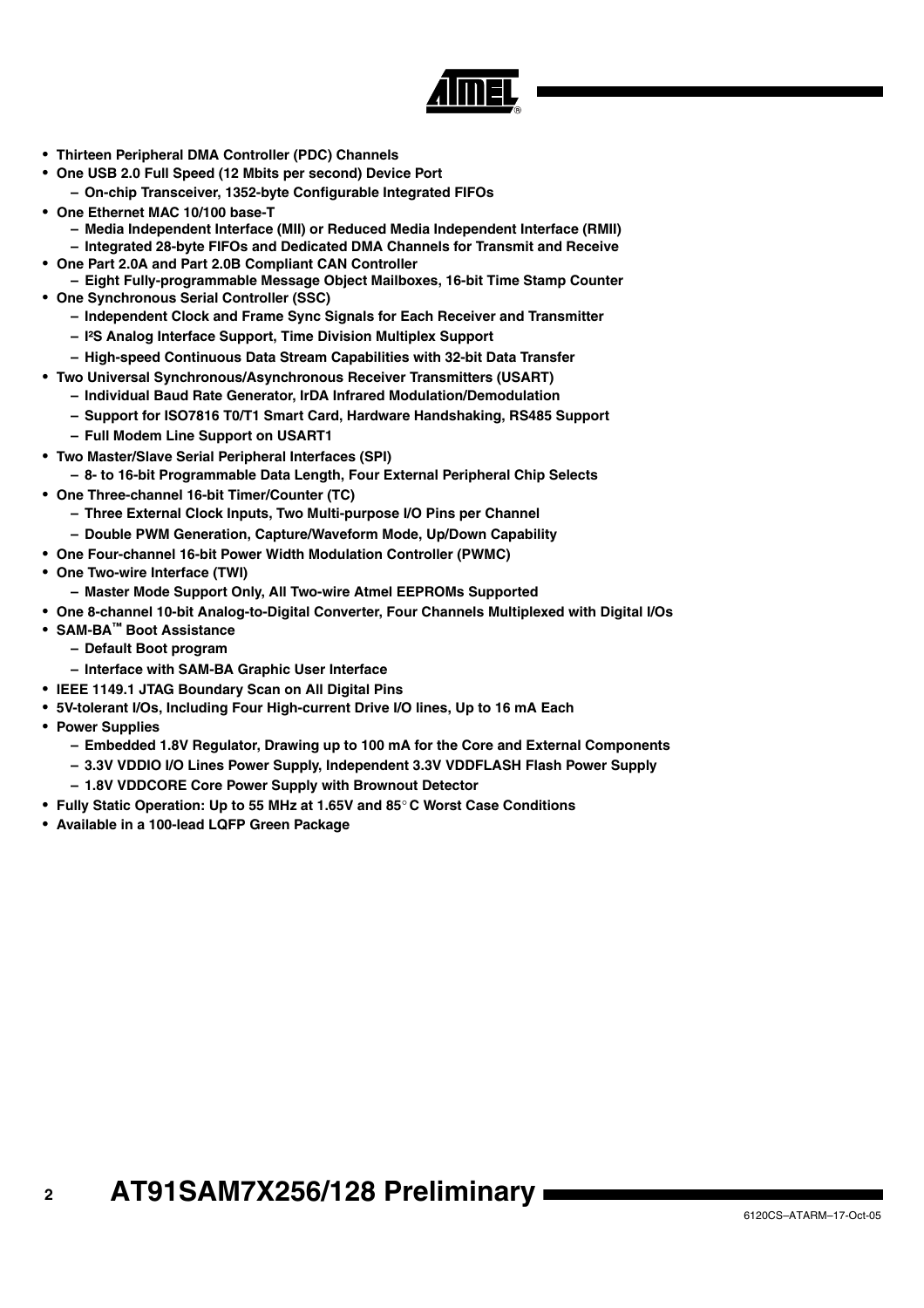# **1. Description**

Atmel's AT91SAM7X256/128 is a member of a series of highly integrated Flash microcontrollers based on the 32-bit ARM RISC processor. It features 256/128 Kbyte high-speed Flash and 64/32 Kbyte SRAM, a large set of peripherals, including an 802.3 Ethernet MAC and a CAN controller. A complete set of system functions minimizes the number of external components.

The embedded Flash memory can be programmed in-system via the JTAG-ICE interface or via a parallel interface on a production programmer prior to mounting. Built-in lock bits and a security bit protect the firmware from accidental overwrite and preserve its confidentiality.

The AT91SAM7X256/128 system controller includes a reset controller capable of managing the power-on sequence of the microcontroller and the complete system. Correct device operation can be monitored by a built-in brownout detector and a watchdog running off an integrated RC oscillator.

By combining the ARM7TDMI processor with on-chip Flash and SRAM, and a wide range of peripheral functions, including USART, SPI, CAN Controller, Ethernet MAC, Timer Counter, RTT and Analog-to-Digital Converters on a monolithic chip, the AT91SAM7X256/128 is a powerful device that provides a flexible, cost-effective solution to many embedded control applications requiring communication over, for example, Ethernet, CAN wired and Zigbee wireless networks.

# **2. Configuration Summary of the AT91SAM7X256 and AT91SAM7X128**

The AT91SAM7X256 and AT91SAM7X128 differ only in memory sizes. [Table 2-1](#page-2-0) summarizes the configurations of the two devices.

| <b>Device</b> | Flash      | <b>SRAM</b> |
|---------------|------------|-------------|
| AT91SAM7X256  | 256K bytes | 64K bytes   |
| AT91SAM7X128  | 128K bytes | 32K bytes   |

<span id="page-2-0"></span>**Table 2-1.** Configuration Summary

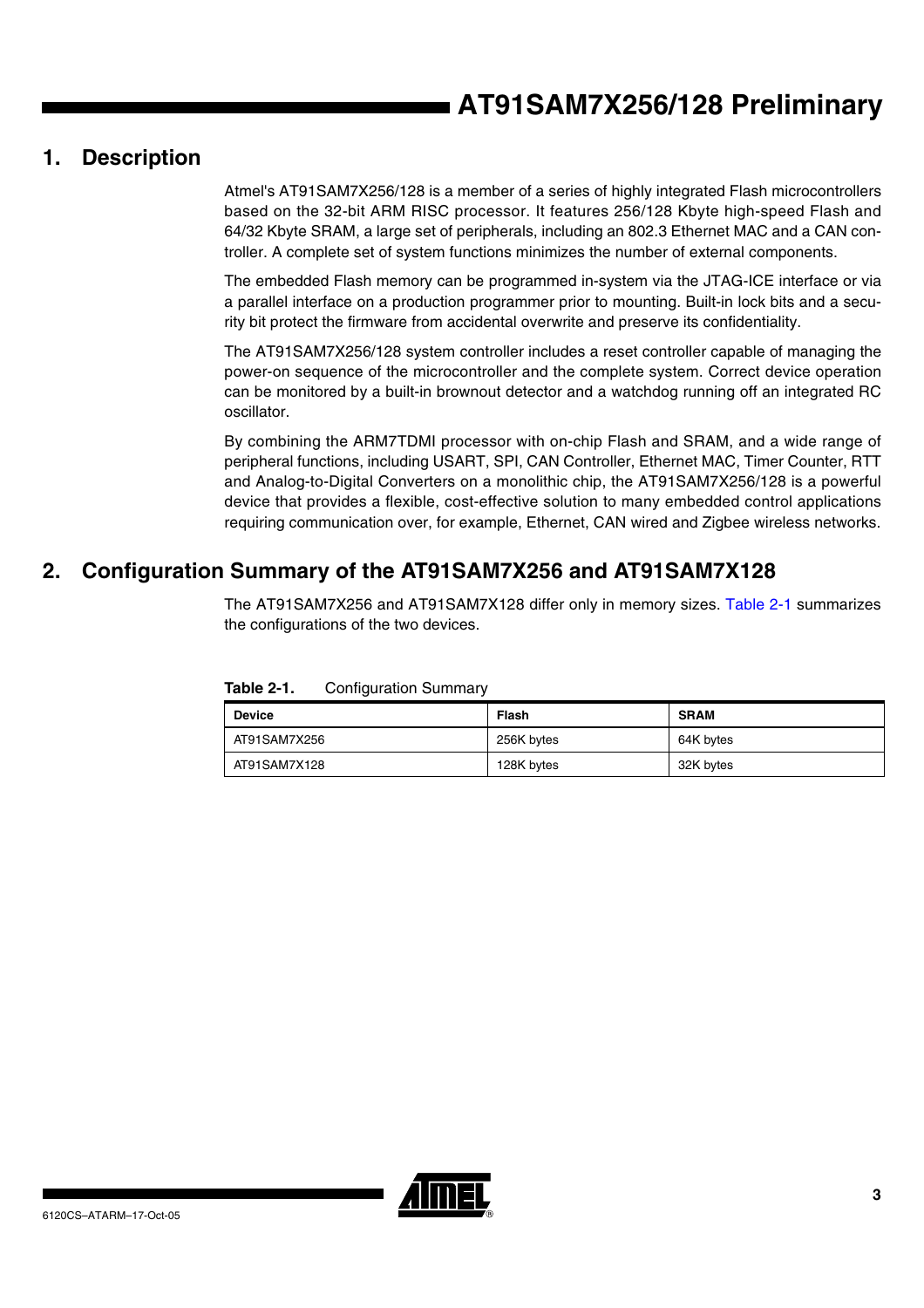

# **3. AT91SAM7X256/128 Block Diagram**



### <span id="page-3-0"></span>**Figure 3-1.** AT91SAM7X256/128 Block Diagram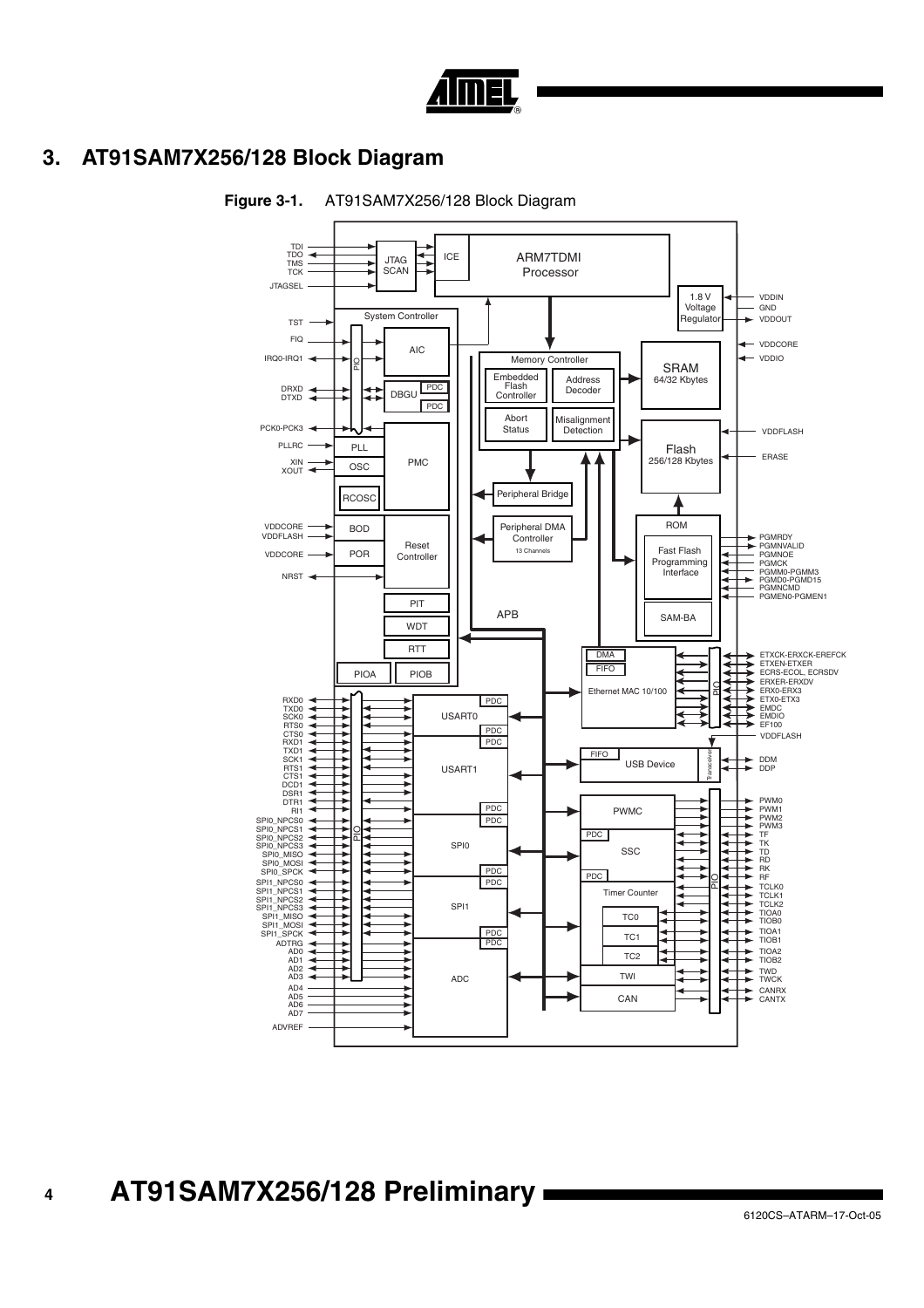# **4. Signal Description**

<span id="page-4-0"></span>

| Table 4-1. | <b>Signal Description List</b> |
|------------|--------------------------------|
|------------|--------------------------------|

| <b>Signal Name</b> | <b>Function</b>                                   | <b>Type</b> | <b>Active</b><br>Level | <b>Comments</b>                        |
|--------------------|---------------------------------------------------|-------------|------------------------|----------------------------------------|
|                    | <b>Power</b>                                      |             |                        |                                        |
| <b>VDDIN</b>       | Voltage Regulator and ADC Power<br>Supply Input   | Power       |                        | 3V to 3.6V                             |
| <b>VDDOUT</b>      | Voltage Regulator Output                          | Power       |                        | 1.85V                                  |
| <b>VDDFLASH</b>    | Flash and USB Power Supply                        | Power       |                        | 3V to 3.6V                             |
| <b>VDDIO</b>       | I/O Lines Power Supply                            | Power       |                        | 3V to 3.6V                             |
| <b>VDDCORE</b>     | Core Power Supply                                 | Power       |                        | 1.65V to 1.95V                         |
| VDDPLL             | PLL                                               | Power       |                        | 1.65V to 1.95V                         |
| <b>GND</b>         | Ground                                            | Ground      |                        |                                        |
|                    | <b>Clocks, Oscillators and PLLs</b>               |             |                        |                                        |
| XIN                | Main Oscillator Input                             | Input       |                        |                                        |
| <b>XOUT</b>        | Main Oscillator Output                            | Output      |                        |                                        |
| <b>PLLRC</b>       | <b>PLL Filter</b>                                 | Input       |                        |                                        |
| PCK0 - PCK3        | Programmable Clock Output                         | Output      |                        |                                        |
|                    | <b>ICE and JTAG</b>                               |             |                        |                                        |
| <b>TCK</b>         | <b>Test Clock</b>                                 | Input       |                        | No pull-up resistor                    |
| TDI                | Test Data In                                      | Input       |                        | No pull-up resistor.                   |
| <b>TDO</b>         | <b>Test Data Out</b>                              | Output      |                        |                                        |
| <b>TMS</b>         | <b>Test Mode Select</b>                           | Input       |                        | No pull-up resistor.                   |
| <b>JTAGSEL</b>     | <b>JTAG Selection</b>                             | Input       |                        | Pull-down resistor.                    |
|                    | <b>Flash Memory</b>                               |             |                        |                                        |
| <b>ERASE</b>       | Flash and NVM Configuration Bits Erase<br>Command | Input       | High                   | Pull-down resistor                     |
|                    | <b>Reset/Test</b>                                 |             |                        |                                        |
| <b>NRST</b>        | <b>Microcontroller Reset</b>                      | 1/O         | Low                    | Pull-Up resistor, Open Drain<br>Output |
| <b>TST</b>         | <b>Test Mode Select</b>                           | Input       | High                   | Pull-down resistor                     |
|                    | <b>Debug Unit</b>                                 |             |                        |                                        |
| <b>DRXD</b>        | Debug Receive Data                                | Input       |                        |                                        |
| <b>DTXD</b>        | Debug Transmit Data                               | Output      |                        |                                        |
|                    | <b>AIC</b>                                        |             |                        |                                        |
| IRQ0 - IRQ1        | External Interrupt Inputs                         | Input       |                        |                                        |
| <b>FIQ</b>         | Fast Interrupt Input                              | Input       |                        |                                        |
|                    | <b>PIO</b>                                        |             |                        |                                        |
| PA0 - PA30         | Parallel IO Controller A                          | I/O         |                        | Pulled-up input at reset               |
| PB0 - PB30         | Parallel IO Controller B                          | I/O         |                        | Pulled-up input at reset               |

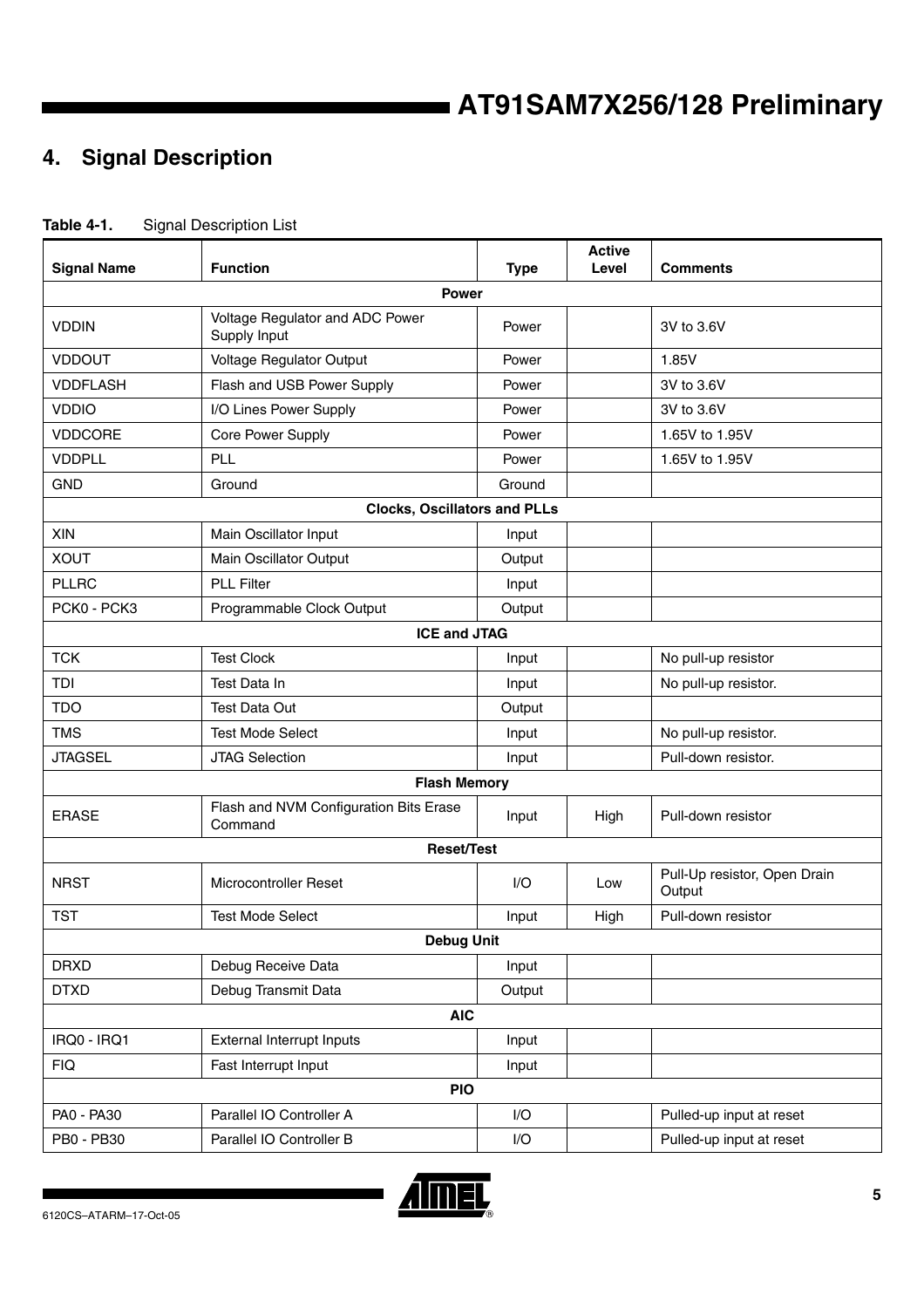

# **USB Device Port** DDM USB Device Port Data - Analog DDP USB Device Port Data + Analog **USART** SCK0 - SCK1 Serial Clock SCK0 - SCK1 I/O TXD0 - TXD1 Transmit Data I/O RXD0 - RXD1 Receive Data **Input** RTS0 - RTS1 Request To Send Research RTS0 - RTS1 CTS0 - CTS1 Clear To Send Input DCD1 Data Carrier Detect **Input** DTR1 Data Terminal Ready DTR1 Output DSR1 Data Set Ready DSR1 Input RI1 Ring Indicator Ring of Boston Ring and Ring Input **Synchronous Serial Controller** TD **Transmit Data** Transmit Data **Transmit Data** Providence of *Qutput* RD Receive Data **Input** TK Transmit Clock Transmit Clock I/O RK Receive Clock Receive Clock Receive All NO TF **Transmit Frame Sync Transmit Frame Sync** RF Receive Frame Sync **III** I/O **Timer/Counter** TCLK0 - TCLK2 | External Clock Inputs | Input TIOA0 - TIOA2 I/O Line A I/O I/O Line A TIOB0 - TIOB2 I/O Line B I/O **PWM Controller** PWM0 - PWM3 PWM Channels PWM Channels PWM Coutput **Serial Peripheral Interface - SPIx** SPIx\_MISO Master In Slave Out I/O SPIx\_MOSI Master Out Slave In I/O SPIx\_SPCK SPI Serial Clock I/O SPIx\_NPCS0 SPI Peripheral Chip Select 0 | I/O | Low SPIx\_NPCS1-NPCS3 SPI Peripheral Chip Select 1 to 3 Output Low **Two-wire Interface** TWD TWO-wire Serial Data Internal Internal Internal Internal Internal Internal Internal Internal Internal Internal Internal Internal Internal Internal Internal Internal Internal Internal Internal Internal Internal Internal **Signal Name Function Function Type Active Level Comments**

#### **Table 4-1.** Signal Description List (Continued)

TWCK TWO-wire Serial Clock TWCK I/O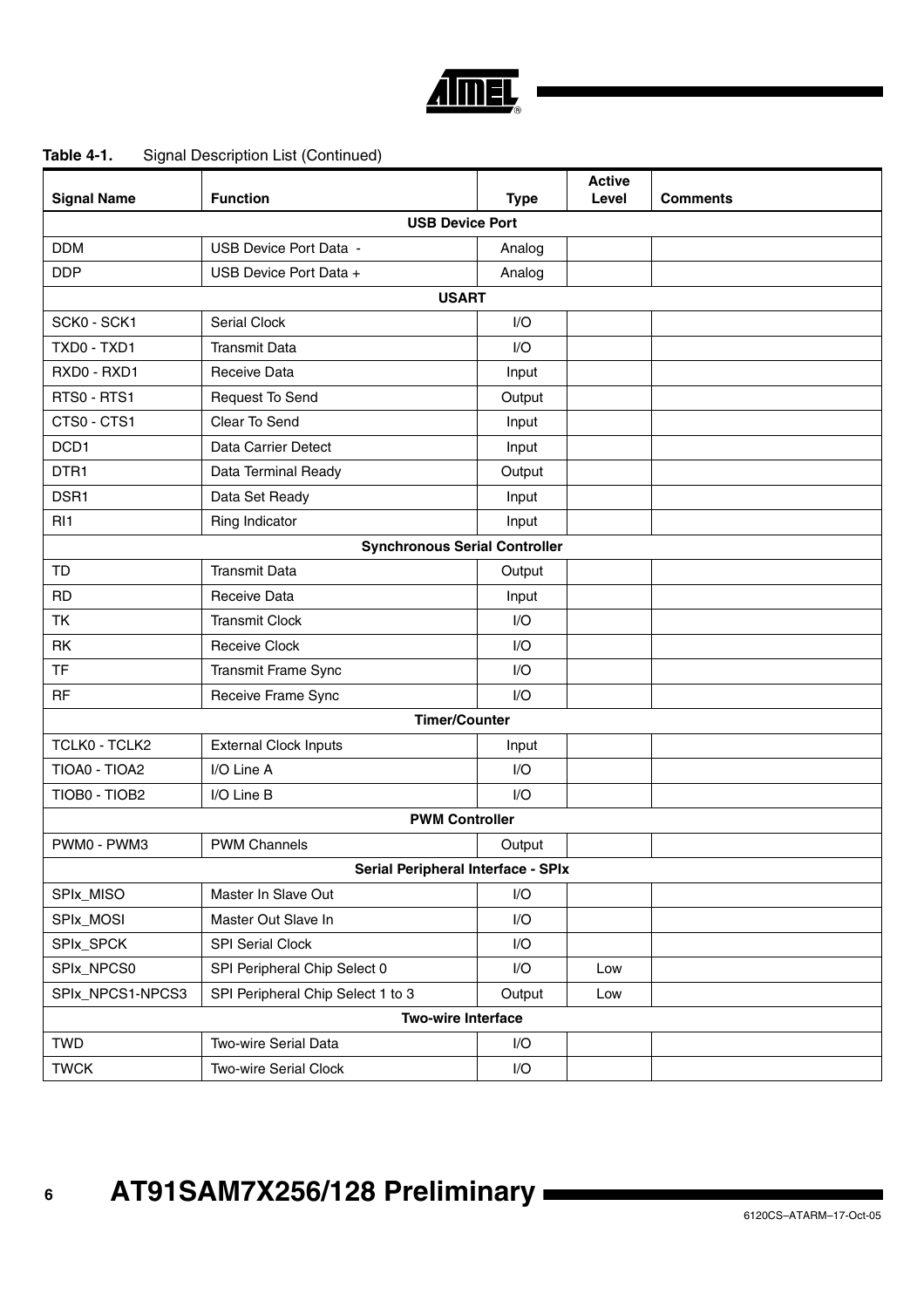| <b>Signal Name</b> | <b>Function</b>                         | <b>Type</b> | <b>Active</b><br>Level | <b>Comments</b>                   |  |  |  |  |
|--------------------|-----------------------------------------|-------------|------------------------|-----------------------------------|--|--|--|--|
|                    | <b>Analog-to-Digital Converter</b>      |             |                        |                                   |  |  |  |  |
| AD0-AD3            | Analog Inputs                           | Analog      |                        | Digital pulled-up inputs at reset |  |  |  |  |
| AD4-AD7            | Analog Inputs                           | Analog      |                        | Analog Inputs                     |  |  |  |  |
| <b>ADTRG</b>       | <b>ADC Trigger</b>                      | Input       |                        |                                   |  |  |  |  |
| <b>ADVREF</b>      | <b>ADC Reference</b>                    | Analog      |                        |                                   |  |  |  |  |
|                    | <b>Fast Flash Programming Interface</b> |             |                        |                                   |  |  |  |  |
| PGMEN0-PGMEN1      | <b>Programming Enabling</b>             | Input       |                        |                                   |  |  |  |  |
| PGMM0-PGMM3        | Programming Mode                        | Input       |                        |                                   |  |  |  |  |
| PGMD0-PGMD15       | Programming Data                        | I/O         |                        |                                   |  |  |  |  |
| <b>PGMRDY</b>      | <b>Programming Ready</b>                | Output      | High                   |                                   |  |  |  |  |
| <b>PGMNVALID</b>   | <b>Data Direction</b>                   | Output      | Low                    |                                   |  |  |  |  |
| <b>PGMNOE</b>      | Programming Read                        | Input       | Low                    |                                   |  |  |  |  |
| <b>PGMCK</b>       | Programming Clock                       | Input       |                        |                                   |  |  |  |  |
| <b>PGMNCMD</b>     | <b>Programming Command</b>              | Input       | Low                    |                                   |  |  |  |  |
|                    | <b>CAN Controller</b>                   |             |                        |                                   |  |  |  |  |
| <b>CANRX</b>       | CAN Input                               | Input       |                        |                                   |  |  |  |  |
| <b>CANTX</b>       | <b>CAN Output</b>                       | Output      |                        |                                   |  |  |  |  |
|                    | Ethernet MAC 10/100                     |             |                        |                                   |  |  |  |  |
| <b>EREFCK</b>      | <b>Reference Clock</b>                  | Input       |                        | RMII only                         |  |  |  |  |
| <b>ETXCK</b>       | <b>Transmit Clock</b>                   | Input       |                        | MII only                          |  |  |  |  |
| <b>ERXCK</b>       | <b>Receive Clock</b>                    | Input       |                        | MII only                          |  |  |  |  |
| <b>ETXEN</b>       | <b>Transmit Enable</b>                  | Output      |                        |                                   |  |  |  |  |
| ETX0 - ETX3        | <b>Transmit Data</b>                    | Output      |                        | ETX0 - ETX1 only in RMII          |  |  |  |  |
| <b>ETXER</b>       | <b>Transmit Coding Error</b>            | Output      |                        | MII only                          |  |  |  |  |
| <b>ERXDV</b>       | Receive Data Valid                      | Input       |                        | MII only                          |  |  |  |  |
| <b>ECRSDV</b>      | Carrier Sense and Data Valid            | Input       |                        | RMII only                         |  |  |  |  |
| ERX0 - ERX3        | Receive Data                            | Input       |                        | ERX0 - ERX1 only in RMII          |  |  |  |  |
| <b>ERXER</b>       | <b>Receive Error</b>                    | Input       |                        |                                   |  |  |  |  |
| <b>ECRS</b>        | <b>Carrier Sense</b>                    | Input       |                        | MII only                          |  |  |  |  |
| <b>ECOL</b>        | <b>Collision Detected</b>               | Input       |                        | MII only                          |  |  |  |  |
| <b>EMDC</b>        | Management Data Clock                   | Output      |                        |                                   |  |  |  |  |
| <b>EMDIO</b>       | Management Data Input/Output            | I/O         |                        |                                   |  |  |  |  |
| EF100              | Force 100 Mbits/sec.                    | Output      | High                   | RMII only                         |  |  |  |  |

# **Table 4-1.** Signal Description List (Continued)

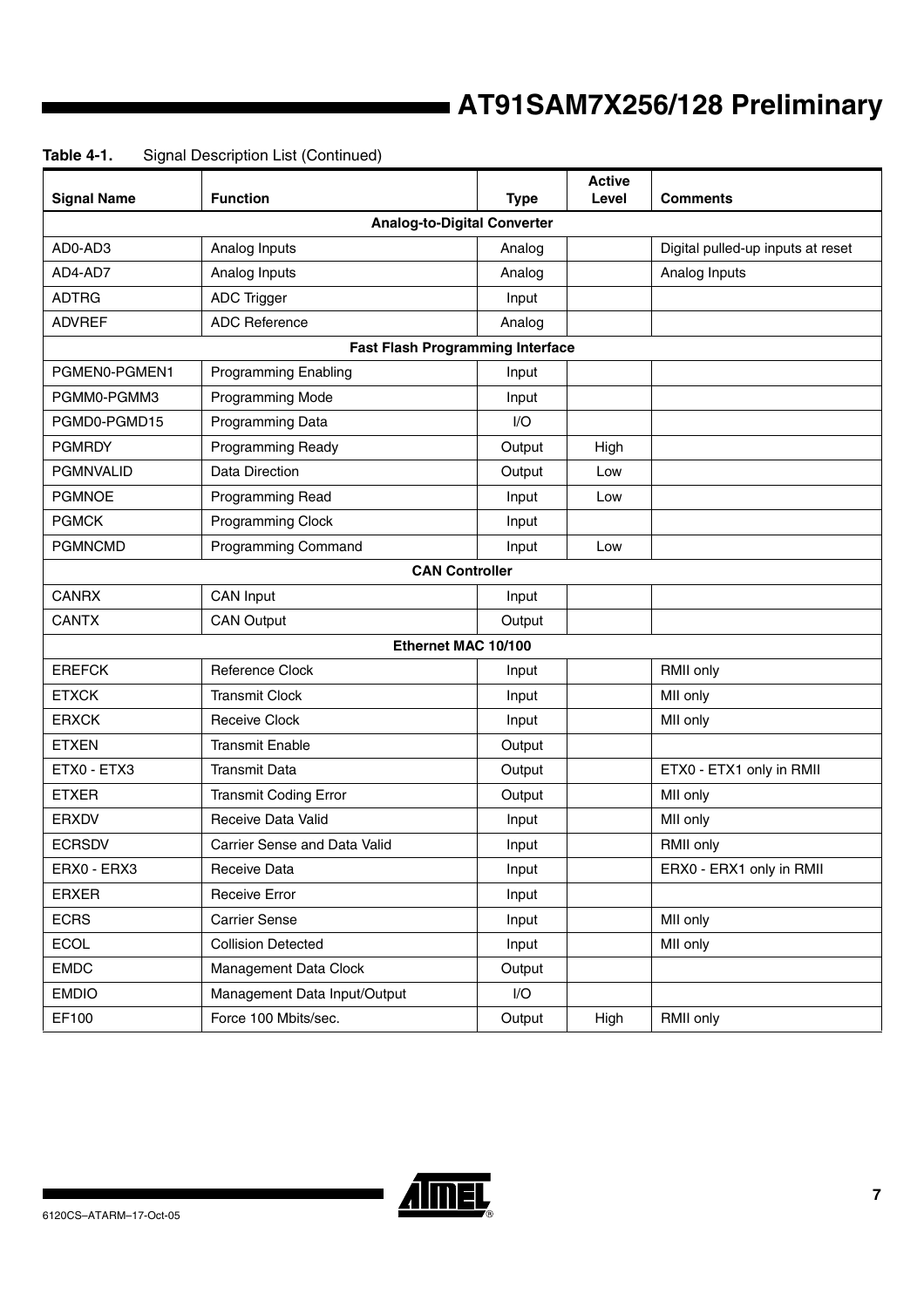

# **5. Package**

The AT91SAM7X256/128 is available in 100-lead LQFP package.

# **5.1 100-lead LQFP Mechanical Overview**

[Figure 5-1](#page-7-0) shows the orientation of the 100-lead LQFP package. A detailed mechanical description is given in the Mechanical Characteristics section of the full datasheet.

<span id="page-7-0"></span>**Figure 5-1.** 100-lead LQFP Package Pinout (Top View)



# **5.2 AT91SAM7X256/128 Pinout**

| Table 5-1. | Pinout in 100-lead TQFP Package |  |
|------------|---------------------------------|--|
|            |                                 |  |

| Taple 5-T.      | PINOULIN TUU-lead TQFF Package |                 |                 |                 |                 |                 |                  |
|-----------------|--------------------------------|-----------------|-----------------|-----------------|-----------------|-----------------|------------------|
|                 | <b>ADVREF</b>                  | 26              | PA18/PGMD6      | 51              | TDI             | $\overline{76}$ | <b>TDO</b>       |
| $\overline{2}$  | GND                            | 27              | PB9             | $\overline{52}$ | <b>GND</b>      | $\overline{77}$ | <b>JTAGSEL</b>   |
| $\overline{3}$  | AD4                            | 28              | PB <sub>8</sub> | 53              | <b>PB16</b>     | 78              | <b>TMS</b>       |
| $\overline{4}$  | AD <sub>5</sub>                | $\overline{29}$ | <b>PB14</b>     | 54              | PB <sub>4</sub> | $\overline{79}$ | <b>TCK</b>       |
| 5               | AD <sub>6</sub>                | 30              | <b>PB13</b>     | 55              | PA23/PGMD11     | 80              | <b>PA30</b>      |
| 6               | AD7                            | 31              | PB <sub>6</sub> | 56              | PA24/PGMD12     | 81              | PA0/PGMEN0       |
| $\overline{7}$  | <b>VDDOUT</b>                  | 32              | <b>GND</b>      | 57              | <b>NRST</b>     | 82              | PA1/PGMEN1       |
| 8               | <b>VDDIN</b>                   | $\overline{33}$ | <b>VDDIO</b>    | $\overline{58}$ | <b>TST</b>      | 83              | <b>GND</b>       |
| 9               | PB27/AD0                       | 34              | PB <sub>5</sub> | 59              | PA25/PGMD13     | 84              | <b>VDDIO</b>     |
| 10              | <b>PB28/AD1</b>                | 35              | <b>PB15</b>     | 60              | PA26/PGMD14     | 85              | PA <sub>3</sub>  |
| 11              | PB29/AD2                       | $\overline{36}$ | <b>PB17</b>     | 61              | <b>VDDIO</b>    | 86              | PA <sub>2</sub>  |
| 12              | PB30/AD3                       | 37              | <b>VDDCORE</b>  | 62              | <b>VDDCORE</b>  | 87              | <b>VDDCORE</b>   |
| $\overline{13}$ | PA8/PGMM0                      | $\overline{38}$ | PB <sub>7</sub> | 63              | <b>PB18</b>     | $\overline{88}$ | PA4/PGMNCMD      |
| 14              | PA9/PGMM1                      | $\overline{39}$ | <b>PB12</b>     | 64              | <b>PB19</b>     | 89              | PA5/PGMRDY       |
| 15              | <b>VDDCORE</b>                 | 40              | PB <sub>0</sub> | 65              | <b>PB20</b>     | 90              | PA6/PGMNOE       |
| 16              | <b>GND</b>                     | 41              | PB1             | 66              | <b>PB21</b>     | 91              | PA7/PGMNVALID    |
| 17              | <b>VDDIO</b>                   | 42              | PB <sub>2</sub> | 67              | <b>PB22</b>     | 92              | <b>ERASE</b>     |
| 18              | PA10/PGMM2                     | 43              | PB <sub>3</sub> | 68              | <b>GND</b>      | 93              | <b>DDM</b>       |
| 19              | PA11/PGMM3                     | 44              | <b>PB10</b>     | 69              | <b>PB23</b>     | 94              | DDP              |
| 20              | PA12/PGMD0                     | 45              | <b>PB11</b>     | $\overline{70}$ | <b>PB24</b>     | $\overline{95}$ | <b>VDDFLASH</b>  |
| 21              | PA13/PGMD1                     | 46              | PA19/PGMD7      | 71              | <b>PB25</b>     | 96              | <b>GND</b>       |
| $\overline{22}$ | PA14/PGMD2                     | 47              | PA20/PGMD8      | 72              | <b>PB26</b>     | $\overline{97}$ | <b>XIN/PGMCK</b> |
| $\overline{23}$ | PA15/PGMD3                     | 48              | <b>VDDIO</b>    | $\overline{73}$ | PA27/PGMD15     | $\overline{98}$ | <b>XOUT</b>      |
| 24              | PA16/PGMD4                     | 49              | PA21/PGMD9      | 74              | <b>PA28</b>     | 99              | <b>PLLRC</b>     |
| 25              | PA17/PGMD5                     | 50              | PA22/PGMD10     | 75              | <b>PA29</b>     | 100             | <b>VDDPLL</b>    |
|                 |                                |                 |                 |                 |                 |                 |                  |

#### **8 AT91SAM7X256/128 Preliminary**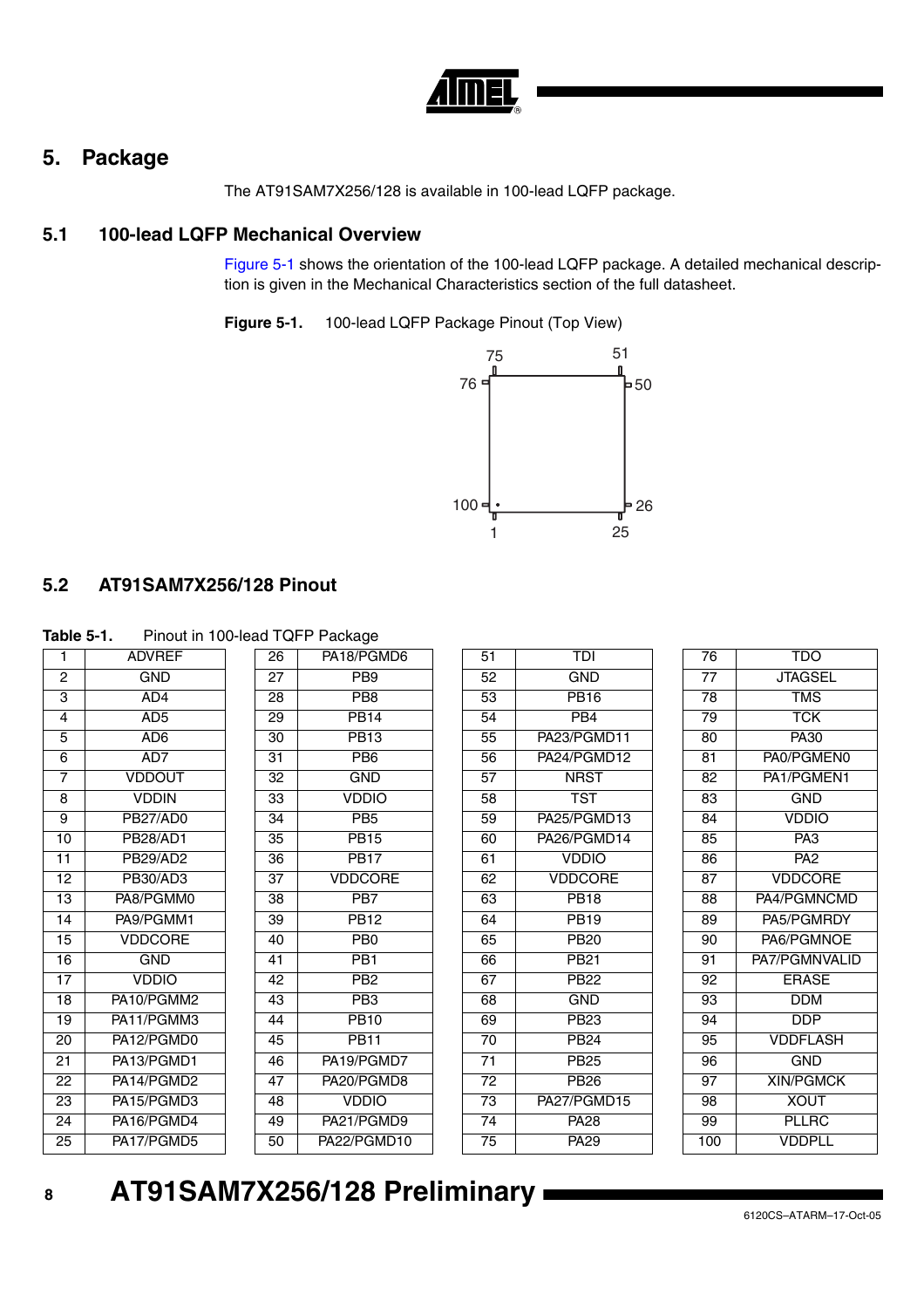# **6. Power Considerations**

# <span id="page-8-1"></span>**6.1 Power Supplies**

The AT91SAM7X256/128 has six types of power supply pins and integrates a voltage regulator, allowing the device to be supplied with only one voltage. The six power supply pin types are:

- VDDIN pin. It powers the voltage regulator and the ADC; voltage ranges from 3.0V to 3.6V, 3.3V nominal. In order to decrease current consumption , if the voltage regulator and the ADC are not used, VDDIN, ADVREF, AD5, AD6 and AD7 should be connected to GND. In this case, VDDOUT should be left unconnected.
- VDDOUT pin. It is the output of the 1.8V voltage regulator.
- VDDIO pin. It powers the I/O lines; voltage ranges from 3.0V to 3.6V, 3.3V nominal.
- VDDFLASH pin. It powers the USB transceivers and a part of the Flash and is required for the Flash to operate correctly; voltage ranges from 3.0V to 3.6V, 3.3V nominal.
- VDDCORE pins. They power the logic of the device; voltage ranges from 1.65V to 1.95V, 1.8V typical. It can be connected to the VDDOUT pin with decoupling capacitor. VDDCORE is required for the device, including its embedded Flash, to operate correctly.
- VDDPLL pin. It powers the oscillator and the PLL. It can be connected directly to the VDDOUT pin.

No separate ground pins are provided for the different power supplies. Only GND pins are provided and should be connected as shortly as possible to the system ground plane.

### <span id="page-8-0"></span>**6.2 Power Consumption**

The AT91SAM7X256/128 has a static current of less than 60 µA on VDDCORE at 25°C, including the RC oscillator, the voltage regulator and the power-on reset when the brownout detector is deactivated. Activating the brownout detector adds  $28 \mu A$  static current.

The dynamic power consumption on VDDCORE is less than 90 mA at full speed when running out of the Flash. Under the same conditions, the power consumption on VDDFLASH does not exceed 10 mA.

# **6.3 Voltage Regulator**

The AT91SAM7X256/128 embeds a voltage regulator that is managed by the System Controller.

In Normal Mode, the voltage regulator consumes less than 100 µA static current and draws 100 mA of output current.

The voltage regulator also has a Low-power Mode. In this mode, it consumes less than 25 µA static current and draws 1 mA of output current.

Adequate output supply decoupling is mandatory for VDDOUT to reduce ripple and avoid oscillations. The best way to achieve this is to use two capacitors in parallel: one external 470 pF (or 1 nF) NPO capacitor should be connected between VDDOUT and GND as close to the chip as possible. One external 2.2 µF (or 3.3 µF) X7R capacitor should be connected between VDDOUT and GND.

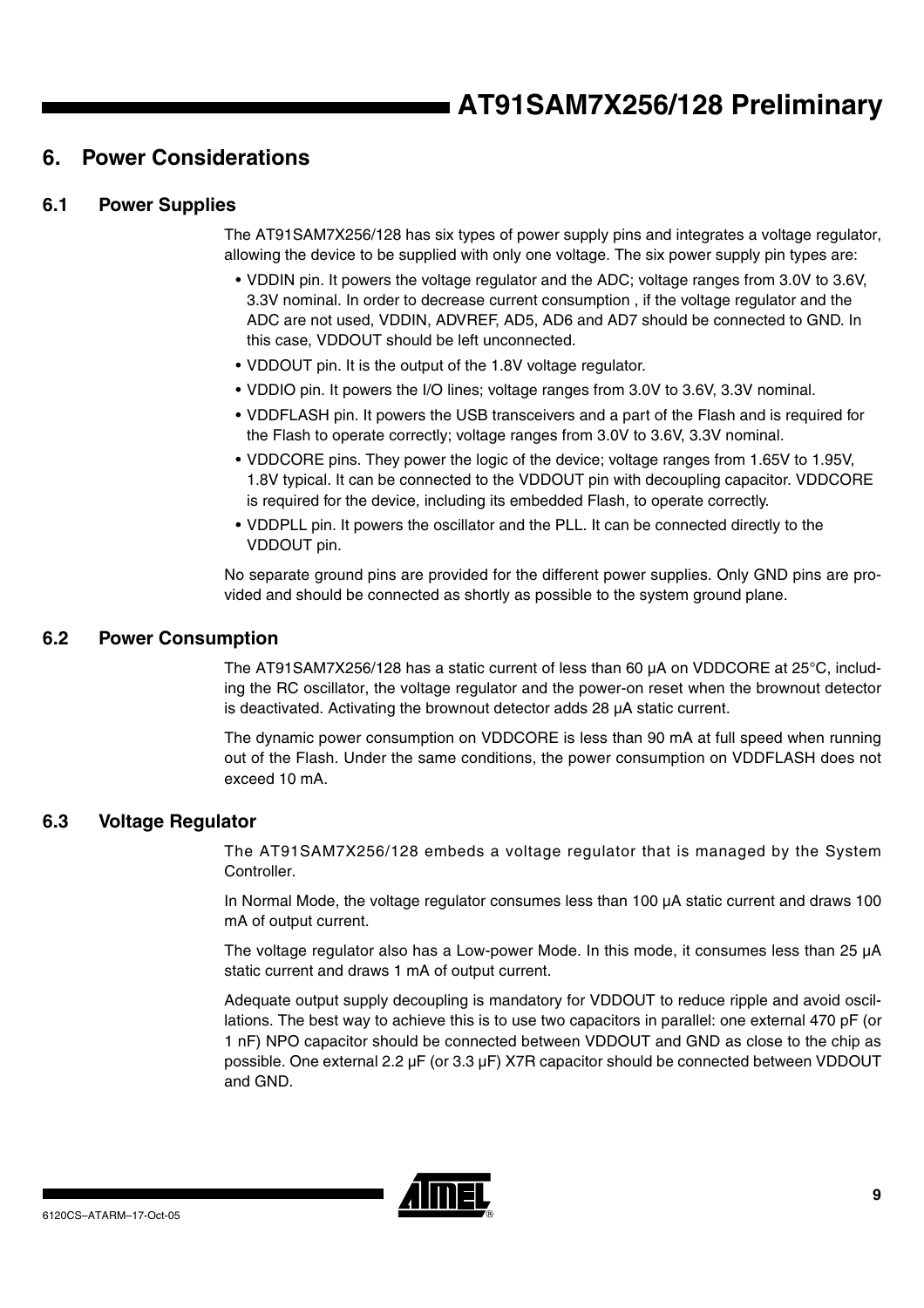

Adequate input supply decoupling is mandatory for VDDIN in order to improve startup stability and reduce source voltage drop. The input decoupling capacitor should be placed close to the chip. For example, two capacitors can be used in parallel: 100 nF NPO and 4.7  $\mu$ F X7R.

### **6.4 Typical Powering Schematics**

The AT91SAM7X256/128 supports a 3.3V single supply mode. The internal regulator input connected to the 3.3V source and its output feeds VDDCORE and the VDDPLL. [Figure 6-1](#page-9-0) shows the power schematics to be used for USB bus-powered systems.



<span id="page-9-0"></span>**Figure 6-1.** 3.3V System Single Power Supply Schematic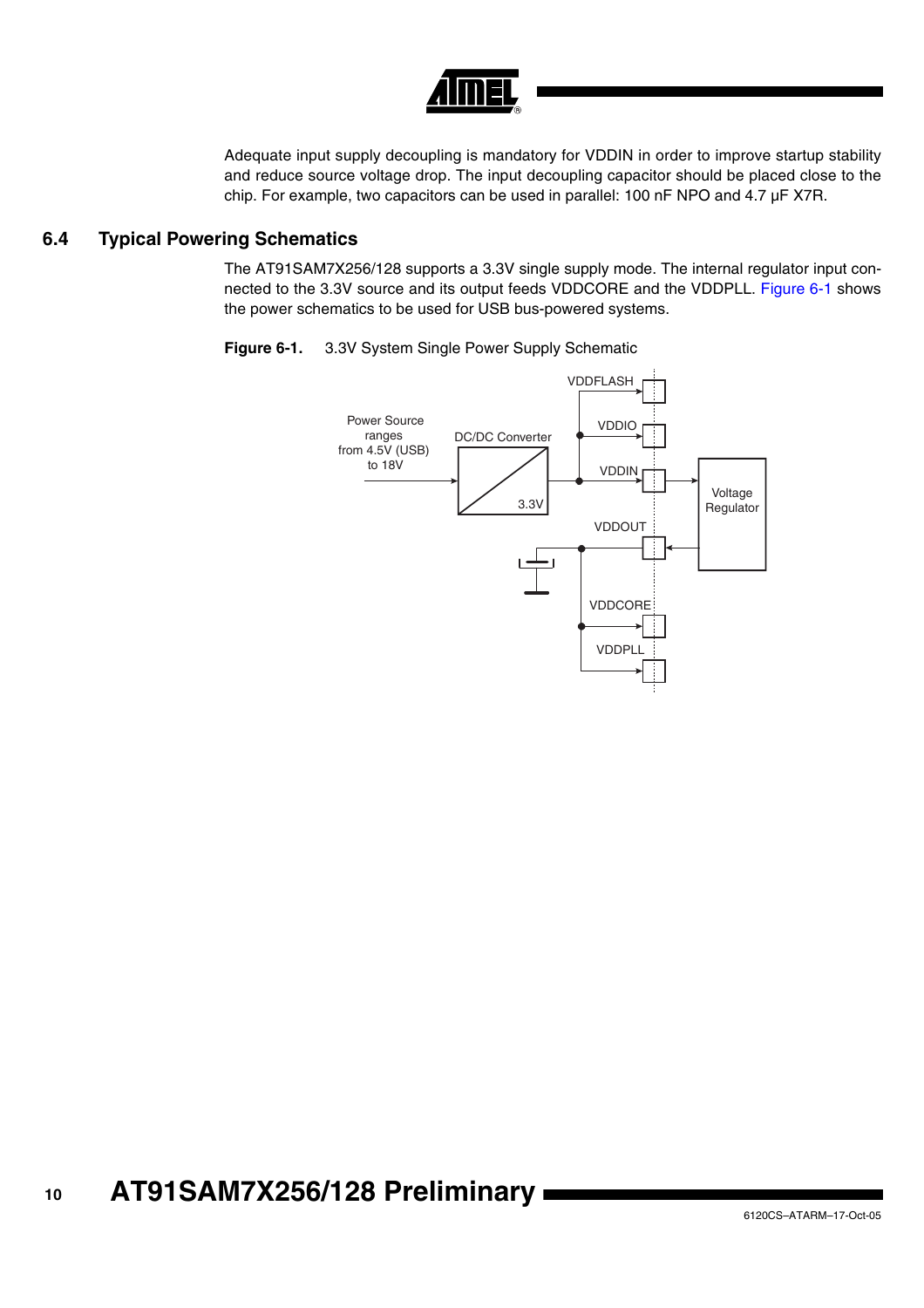# **7. I/O Lines Considerations**

# **7.1 JTAG Port Pins**

TMS, TDI and TCK are schmitt trigger inputs and are not 5-V tolerant. TMS, TDI and TCK do not integrate a pull-up resistor.

TDO is an output, driven at up to VDDIO, and has no pull-up resistor.

The JTAGSEL pin is used to select the JTAG boundary scan when asserted at a high level. The JTAGSEL pin integrates a permanent pull-down resistor of about 15 kΩ to GND, so that it can be left unconnected for normal operations.

### <span id="page-10-0"></span>**7.2 Test Pin**

The TST pin is used for manufacturing test or fast programming mode of the AT91SAM7X256/128 when asserted high. The TST pin integrates a permanent pull-down resistor of about 15 k $\Omega$  to GND, so that it can be left unconnected for normal operations.

To enter fast programming mode, the TST pin and the PA0 and PA1 pins should be tied high and PA2 tied to low.

Driving the TST pin at a high level while PA0 or PA1 is driven at 0 leads to unpredictable results.

# **7.3 Reset Pin**

The NRST pin is bidirectional with an open drain output buffer. It is handled by the on-chip reset controller and can be driven low to provide a reset signal to the external components or asserted low externally to reset the microcontroller. There is no constraint on the length of the reset pulse, and the reset controller can guarantee a minimum pulse length. This allows connection of a simple push-button on the NRST pin as system user reset, and the use of the signal NRST to reset all the components of the system.

The NRST pin integrates a permanent pull-up resistor to VDDIO.

# **7.4 ERASE Pin**

The ERASE pin is used to re-initialize the Flash content and some of its NVM bits. It integrates a permanent pull-down resistor of about 15 kΩ to GND, so that it can be left unconnected for normal operations.

This pin is debounced by the RC oscillator to improve the glitch tolerance. Minimum debouncing time is 200 ms.

### **7.5 PIO Controller Lines**

All the I/O lines, PA0 to PA30 and PB0 to PB30, are 5V-tolerant and all integrate a programmable pull-up resistor. Programming of this pull-up resistor is performed independently for each I/O line through the PIO controllers.

5V-tolerant means that the I/O lines can drive voltage level according to VDDIO, but can be driven with a voltage of up to 5.5V. However, driving an I/O line with a voltage over VDDIO while the programmable pull-up resistor is enabled can lead to unpredictable results. Care should be taken, in particular at reset, as all the I/O lines default to input with pull-up resistor enabled at reset.

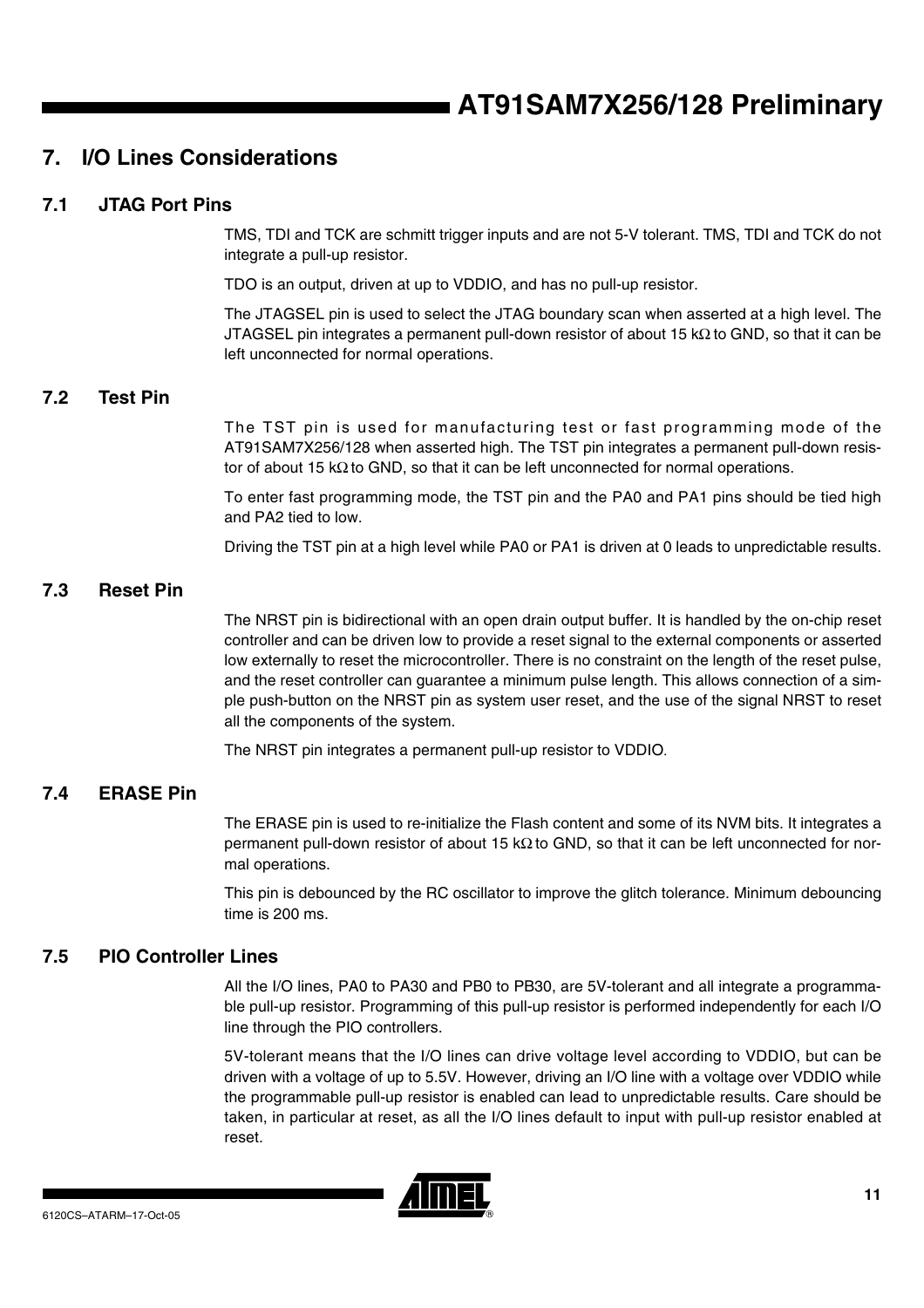

# <span id="page-11-0"></span>**7.6 I/O Lines Current Drawing**

The PIO lines PA0 to PA3 are high-drive current capable. Each of these I/O lines can drive up to 16 mA permanently.

The remaining I/O lines can draw only 8 mA.

However, the total current drawn by all the I/O lines cannot exceed 200 mA.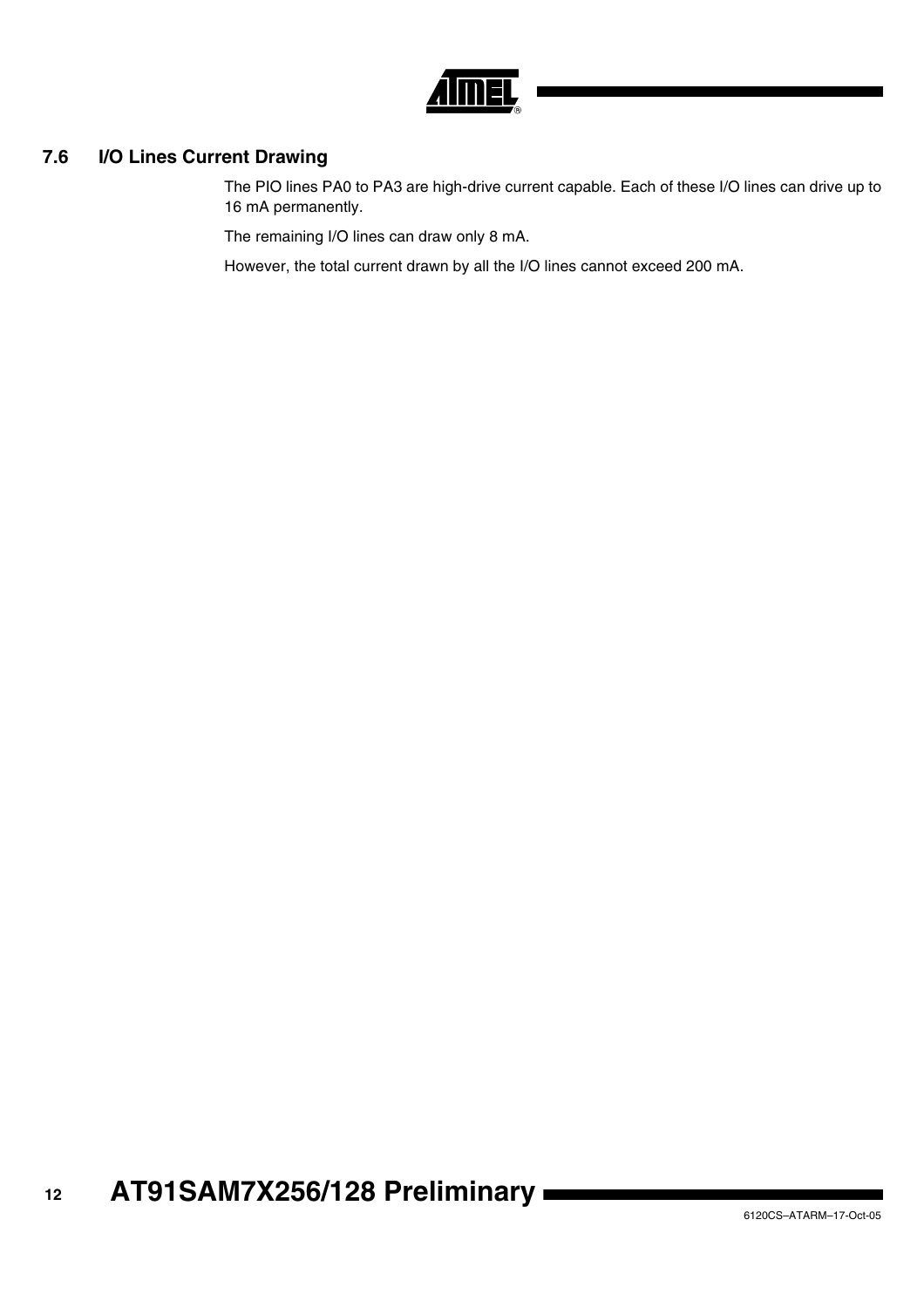# **8. Processor and Architecture**

# **8.1 ARM7TDMI Processor**

- RISC processor based on ARMv4T Von Neumann architecture
	- Runs at up to 55 MHz, providing 0.9 MIPS/MHz
- Two instruction sets
	- ARM® high-performance 32-bit instruction set
	- $-$  Thumb<sup>®</sup> high code density 16-bit instruction set
- Three-stage pipeline architecture
	- Instruction Fetch (F)
	- Instruction Decode (D)
	- Execute (E)

# **8.2 Debug and Test Features**

- Integrated embedded in-circuit emulator
	- Two watchpoint units
	- Test access port accessible through a JTAG protocol
	- Debug communication channel
- Debug Unit
	- Two-pin UART
	- Debug communication channel interrupt handling
	- Chip ID Register
- IEEE1149.1 JTAG Boundary-scan on all digital pins

# **8.3 Memory Controller**

- Programmable Bus Arbiter
	- Handles requests from the ARM7TDMI, the Ethernet MAC and the Peripheral DMA **Controller**
- Address decoder provides selection signals for
	- Three internal 1 Mbyte memory areas
	- One 256 Mbyte embedded peripheral area
- Abort Status Registers
	- Source, Type and all parameters of the access leading to an abort are saved
	- Facilitates debug by detection of bad pointers
- Misalignment Detector
	- Alignment checking of all data accesses
	- Abort generation in case of misalignment
- Remap Command
	- Remaps the SRAM in place of the embedded non-volatile memory
	- Allows handling of dynamic exception vectors

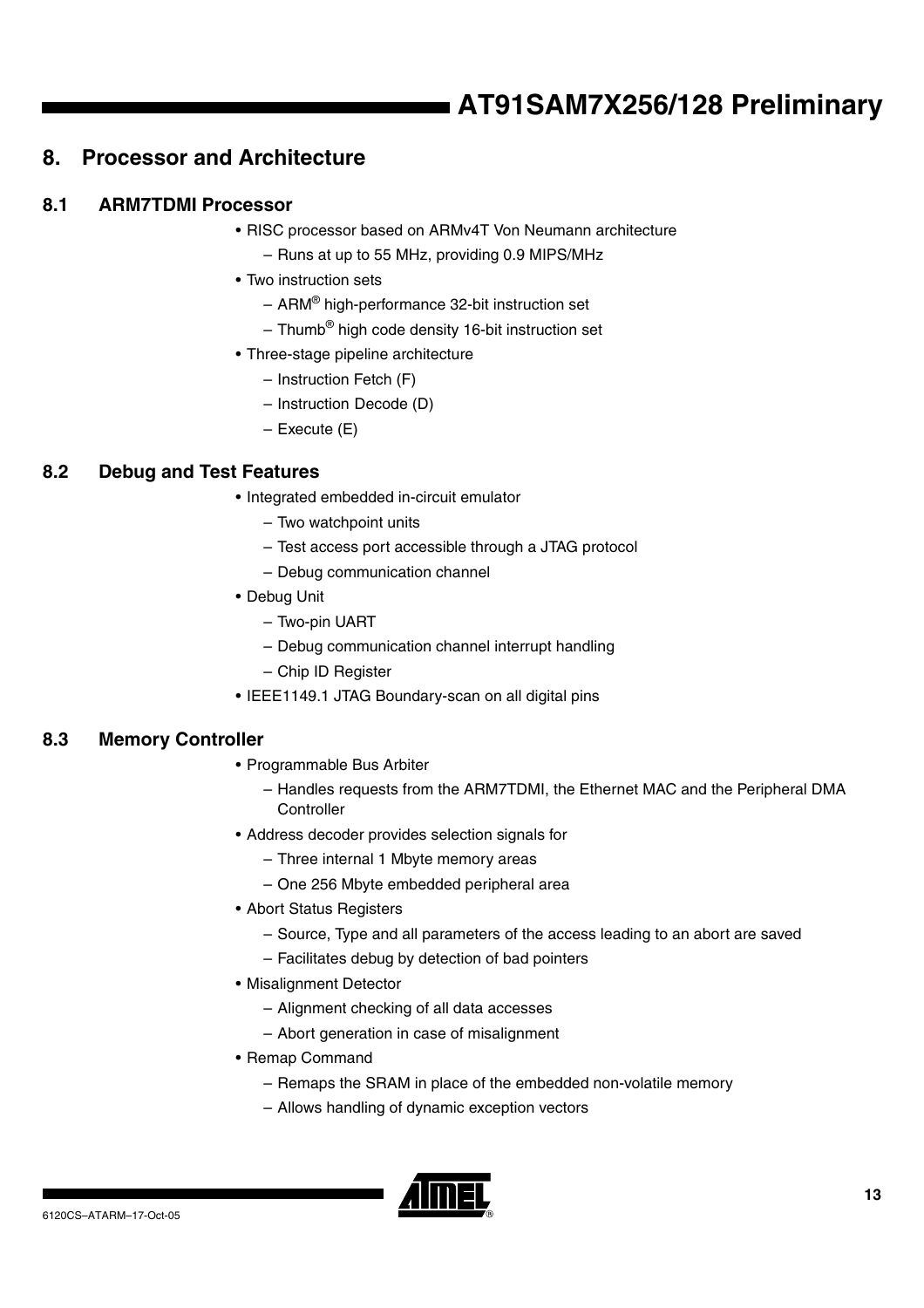

- Embedded Flash Controller
	- Embedded Flash interface, up to three programmable wait states
	- Prefetch buffer, buffering and anticipating the 16-bit requests, reducing the required wait states
	- Key-protected program, erase and lock/unlock sequencer
	- Single command for erasing, programming and locking operations
	- Interrupt generation in case of forbidden operation

#### <span id="page-13-0"></span>**8.4 Peripheral DMA Controller**

- Handles data transfer between peripherals and memories
- Thirteen channels
	- Two for each USART
	- Two for the Debug Unit
	- Two for the Serial Synchronous Controller
	- Two for each Serial Peripheral Interface
	- One for the Analog-to-digital Converter
- Low bus arbitration overhead
	- One Master Clock cycle needed for a transfer from memory to peripheral
	- Two Master Clock cycles needed for a transfer from peripheral to memory
- Next Pointer management for reducing interrupt latency requirements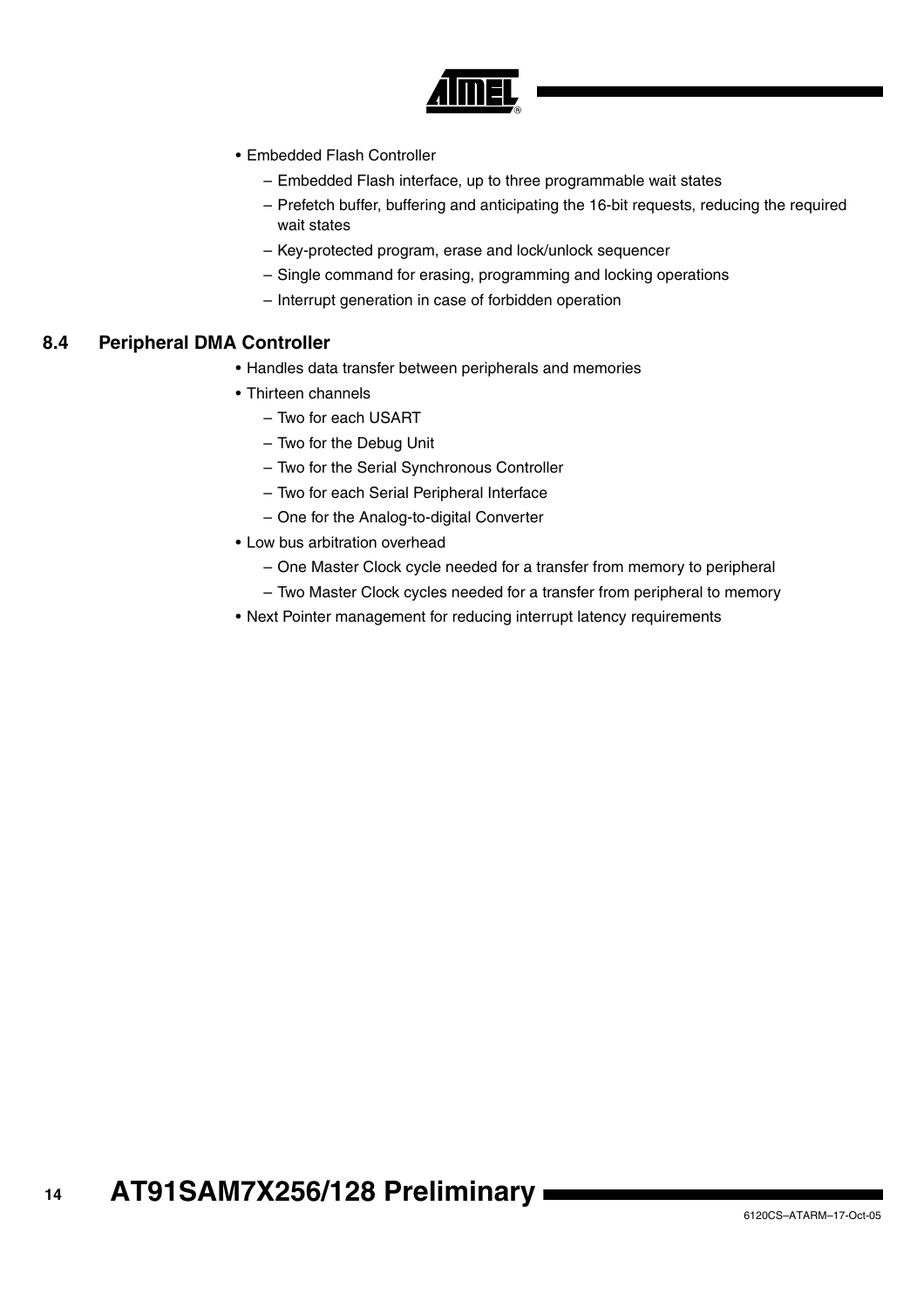# <span id="page-14-0"></span>**9. Memory**

# **9.1 AT91SAM7X256**

• 256 Kbytes of Flash Memory

- 1024 pages of 256 bytes
- Fast access time, 30 MHz single-cycle access in Worst Case conditions
- Page programming time: 6 ms, including page auto-erase
- Page programming without auto-erase: 3 ms
- Full chip erase time: 15 ms
- 10,000 write cycles, 10-year data retention capability
- 16 lock bits, each protecting 16 sectors of 64 pages
- Protection Mode to secure contents of the Flash
- 64 Kbytes of Fast SRAM
	- Single-cycle access at full speed

# **9.2 AT91SAM7X128**

- 128 Kbytes of Flash Memory
	- 512 pages of 256 bytes
	- Fast access time, 30 MHz single-cycle access in Worst Case conditions
	- Page programming time: 6 ms, including page auto-erase
	- Page programming without auto-erase: 3 ms
	- Full chip erase time: 15 ms
	- 10,000 write cycles, 10-year data retention capability
	- 8 lock bits, each protecting 8 sectors of 64 pages
	- Protection Mode to secure contents of the Flash
- 32 Kbytes of Fast SRAM
	- Single-cycle access at full speed

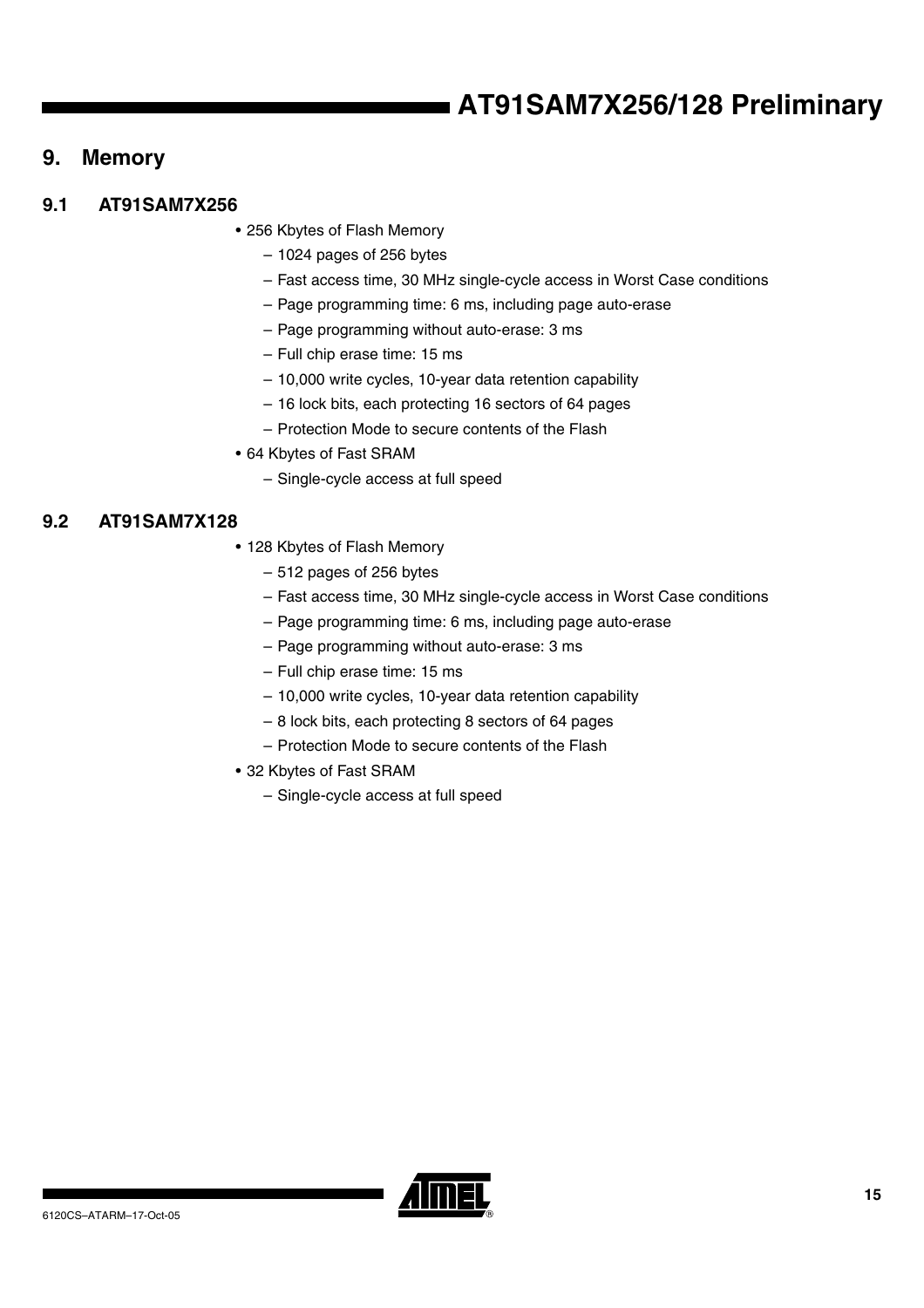

### **9.3 Memory Mapping**

#### **9.3.1 Internal RAM**

- The AT91SAM7X256 embeds a high-speed 64-Kbyte SRAM bank
- The AT91SAM7X128 embeds a high-speed 32-Kbyte SRAM bank.

After reset and until the Remap Command is performed, the SRAM is only accessible at address 0x0020 0000. After Remap, the SRAM also becomes available at address 0x0.

#### **9.3.2 Internal ROM**

The AT91SAM7X256/128 embeds an Internal ROM. At any time, the ROM is mapped at address 0x30 0000. The ROM contains FFPI and SAM-BA program.

#### **9.3.3 Internal Flash**

- The AT91SAM7X256 features one bank of 256 Kbytes of Flash
- The AT91SAM7X128 features one bank of 128 Kbytes of Flash.

At any time, the Flash is mapped to address 0x0010 0000. It is also accessible at address 0x0 after the reset and before the Remap Command.

A general purpose NVM (GPNVM) bit is used to boot either on the ROM (default) or from the Flash.

This GPNVM bit can be cleared or set respectively through the commands "Clear General-purpose NVM Bit" and "Set General-purpose NVM Bit" of the EFC User Interface.

Setting the GPNVM Bit 2 selects the boot from the Flash. Asserting ERASE clears the GPNVM Bit 2 and thus selects the boot from the ROM by default.

**Figure 9-1.** Internal Memory Mapping with GPNVM Bit  $2 = 0$  (default)

|            | 0x0000 0000<br>0x000F FFFF                | <b>ROM Before Remap</b><br><b>SRAM After Remap</b> | 1 M Bytes   |
|------------|-------------------------------------------|----------------------------------------------------|-------------|
|            | 0x0010 0000<br>0x001F FFFF<br>0x0020 0000 | <b>Internal FLASH</b>                              | 1 M Bytes   |
| 256M Bytes | 0x002F FFFF                               | <b>Internal SRAM</b>                               | 1 M Bytes   |
|            | 0x0030 0000<br>0x003F FFFF                | <b>Internal ROM</b>                                | 1 M Bytes   |
|            | 0x0040 0000                               | <b>Undefined Areas</b><br>(Abort)                  | 252 M Bytes |
|            | OxOFFF FFFF                               |                                                    |             |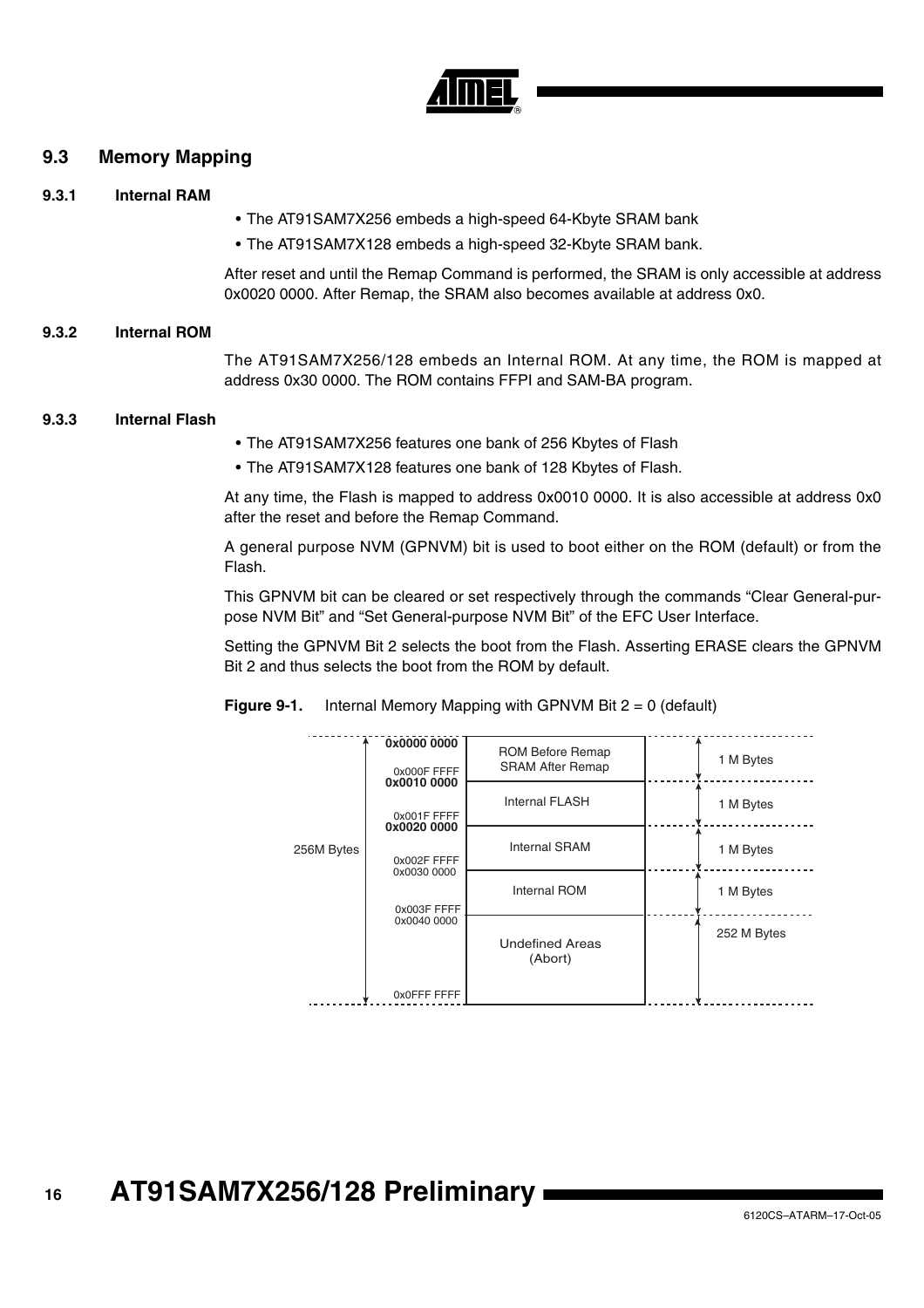| 256M Bytes | 0x0000 0000<br>0x000F FFFF<br>0x0010 0000 | Flash Before Remap<br><b>SRAM After Remap</b> |  | 1 M Bytes   |
|------------|-------------------------------------------|-----------------------------------------------|--|-------------|
|            | 0x001F FFFF<br>0x0020 0000                | <b>Internal FLASH</b>                         |  | 1 M Bytes   |
|            | 0x002F FFFF                               | <b>Internal SRAM</b>                          |  | 1 M Bytes   |
|            | 0x0030 0000<br>0x003F FFFF                | <b>Internal ROM</b>                           |  | 1 M Bytes   |
|            | 0x0040 0000                               | <b>Undefined Areas</b><br>(Abort)             |  | 252 M Bytes |
|            | 0x0FFF FFFF                               |                                               |  |             |

**Figure 9-2.** Internal Memory Mapping with GPNVM Bit 2 = 1

# **9.4 Embedded Flash**

#### **9.4.1 Flash Overview**

- The Flash of the AT91SAM7X256 is organized in 1024 pages of 256 bytes. It reads as 65,536 32-bit words.
- The Flash of the AT91SAM7X128 is organized in 512 pages of 256 bytes. It reads as 32,768 32-bit words.

The Flash contains a 256-byte write buffer, accessible through a 32-bit interface.

The Flash benefits from the integration of a power reset cell and from the brownout detector. This prevents code corruption during power supply changes, even in the worst conditions.

When Flash is not used (read or write access), it is automatically placed into standby mode.

#### **9.4.2 Embedded Flash Controller**

The Embedded Flash Controller (EFC) manages accesses performed by the masters of the system. It enables reading the Flash and writing the write buffer. It also contains a User Interface, mapped within the Memory Controller on the APB. The User Interface allows:

- programming of the access parameters of the Flash (number of wait states, timings, etc.)
- starting commands such as full erase, page erase, page program, NVM bit set, NVM bit clear, etc.
- getting the end status of the last command
- getting error status
- programming interrupts on the end of the last commands or on errors

The Embedded Flash Controller also provides a dual 32-bit Prefetch Buffer that optimizes 16-bit access to the Flash. This is particularly efficient when the processor is running in Thumb mode.

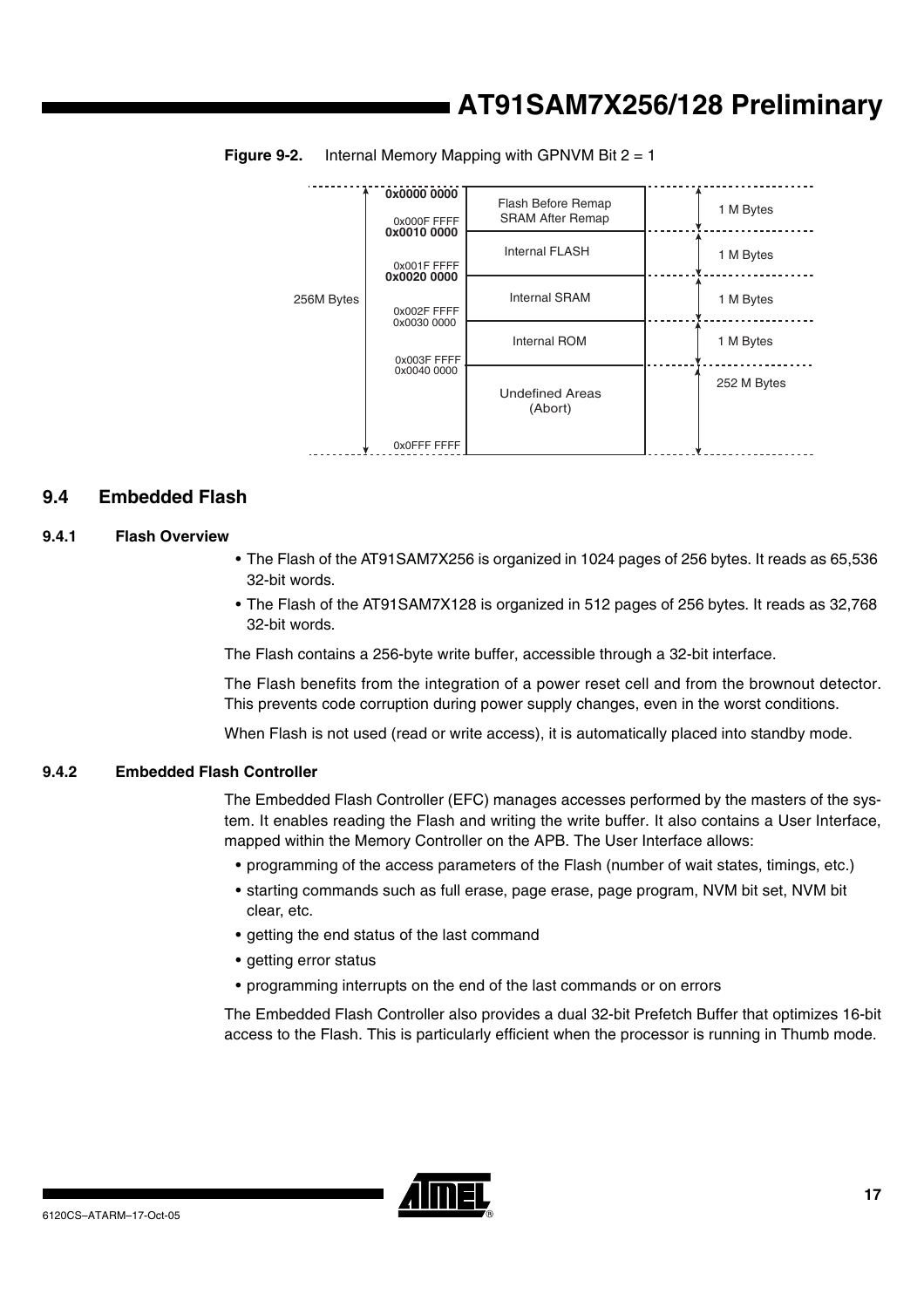

#### **9.4.3 Lock Regions**

#### *9.4.3.1 AT91SAM7X256*

The Embedded Flash Controller manages 16 lock bits to protect 16 regions of the flash against inadvertent flash erasing or programming commands. The AT91SAM7X256 contains 16 lock regions and each lock region contains 64 pages of 256 bytes. Each lock region has a size of 16 Kbytes.

If a locked-region's erase or program command occurs, the command is aborted and the EFC trigs an interrupt.

The 16 NVM bits are software programmable through the EFC User Interface. The command "Set Lock Bit" enables the protection. The command "Clear Lock Bit" unlocks the lock region.

Asserting the ERASE pin clears the lock bits, thus unlocking the entire Flash.

#### *9.4.3.2 AT91SAM7X128*

The Embedded Flash Controller manages 8 lock bits to protect 8 regions of the flash against inadvertent flash erasing or programming commands. The AT91SAM7X128 contains 8 lock regions and each lock region contains 64 pages of 256 bytes. Each lock region has a size of 16 Kbytes.

If a locked-region's erase or program command occurs, the command is aborted and the EFC trigs an interrupt.

The 8 NVM bits are software programmable through the EFC User Interface. The command "Set Lock Bit" enables the protection. The command "Clear Lock Bit" unlocks the lock region.

Asserting the ERASE pin clears the lock bits, thus unlocking the entire Flash.

#### **9.4.4 Security Bit Feature**

The AT91SAM7X256/128 features a security bit, based on a specific NVM-Bit. When the security is enabled, any access to the Flash, either through the ICE interface or through the Fast Flash Programming Interface, is forbidden. This ensures the confidentiality of the code programmed in the Flash.

This security bit can only be enabled, through the Command "Set Security Bit" of the EFC User Interface. Disabling the security bit can only be achieved by asserting the ERASE pin at 1, and after a full flash erase is performed. When the security bit is deactivated, all accesses to the flash are permitted.

It is important to note that the assertion of the ERASE pin should always be longer than 200 ms.

As the ERASE pin integrates a permanent pull-down, it can be left unconnected during normal operation. However, it is safer to connect it directly to GND for the final application.

#### **9.4.5 Non-volatile Brownout Detector Control**

Two general purpose NVM (GPNVM) bits are used for controlling the brownout detector (BOD), so that even after a power loss, the brownout detector operations remain in their state.

These two GPNVM bits can be cleared or set respectively through the commands "Clear General-purpose NVM Bit" and "Set General-purpose NVM Bit" of the EFC User Interface.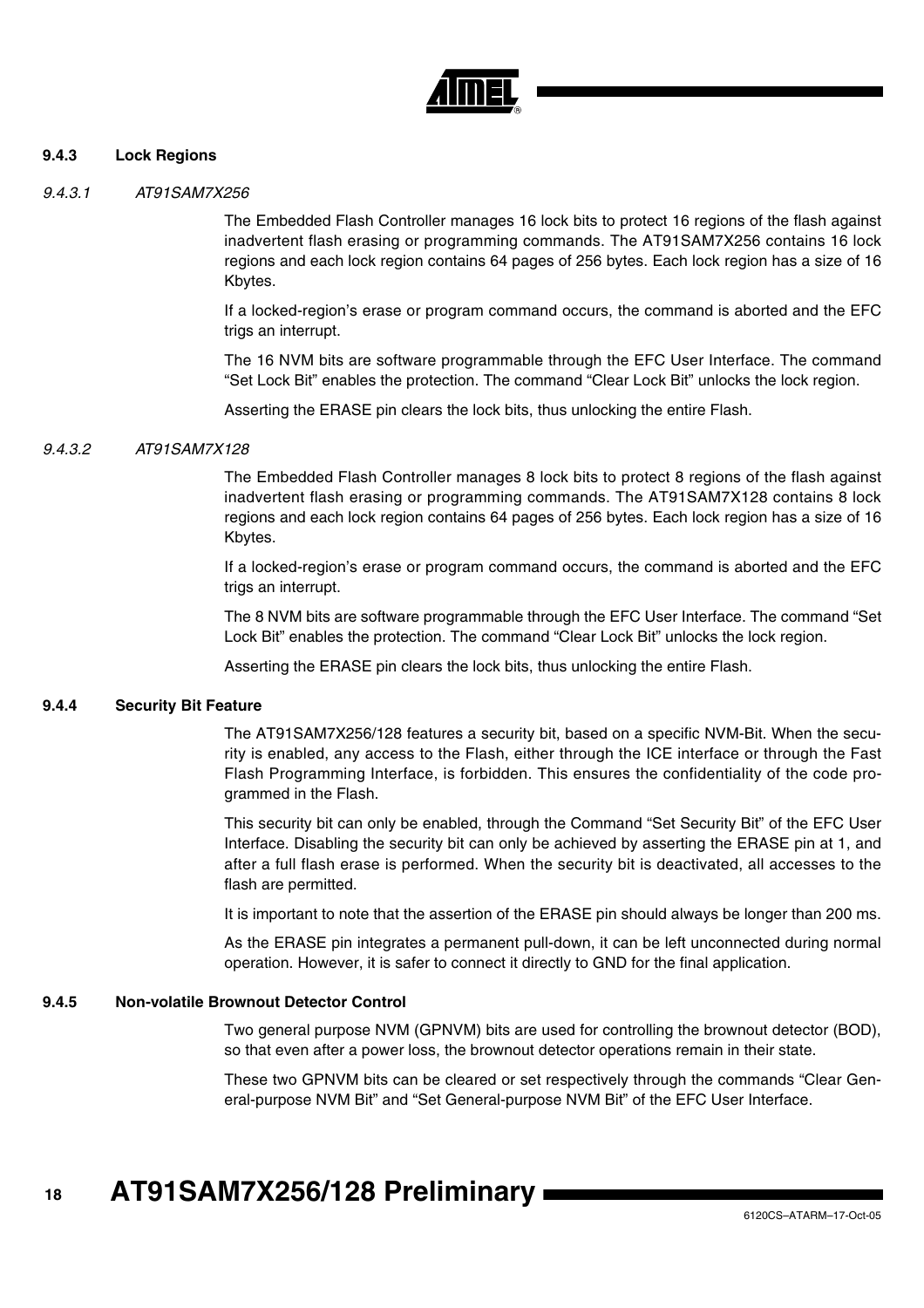- GPNVM Bit 0 is used as a brownout detector enable bit. Setting the GPNVM Bit 0 enables the BOD, clearing it disables the BOD. Asserting ERASE clears the GPNVM Bit 0 and thus disables the brownout detector by default.
- The GPNVM Bit 1 is used as a brownout reset enable signal for the reset controller. Setting the GPNVM Bit 1 enables the brownout reset when a brownout is detected, Clearing the GPNVM Bit 1 disables the brownout reset. Asserting ERASE disables the brownout reset by default.

#### **9.4.6 Calibration Bits**

Eight NVM bits are used to calibrate the brownout detector and the voltage regulator. These bits are factory configured and cannot be changed by the user. The ERASE pin has no effect on the calibration bits.

#### **9.5 Fast Flash Programming Interface**

The Fast Flash Programming Interface allows programming the device through either a serial JTAG interface or through a multiplexed fully-handshaked parallel port. It allows gang-programming with market-standard industrial programmers.

The FFPI supports read, page program, page erase, full erase, lock, unlock and protect commands.

The Fast Flash Programming Interface is enabled and the Fast Programming Mode is entered when the TST pin and the PA0 and PA1 pins are all tied high.

### <span id="page-18-0"></span>**9.6 SAM-BA Boot Assistant**

The SAM-BA Boot Assistant is a default Boot Program that provides an easy way to program insitu the on-chip Flash memory.

The SAM-BA Boot Assistant supports serial communication via the DBGU or the USB Device Port.

- Communication via the DBGU supports a wide range of crystals from 3 to 20 MHz via software auto-detection.
- Communication via the USB Device Port is limited to an 18.432 MHz crystal.

The SAM-BA Boot provides an interface with SAM-BA Graphic User Interface (GUI).

The SAM-BA Boot is in ROM and is mapped in Flash at address 0x0 when the GPNVM Bit 2 is set to 0.

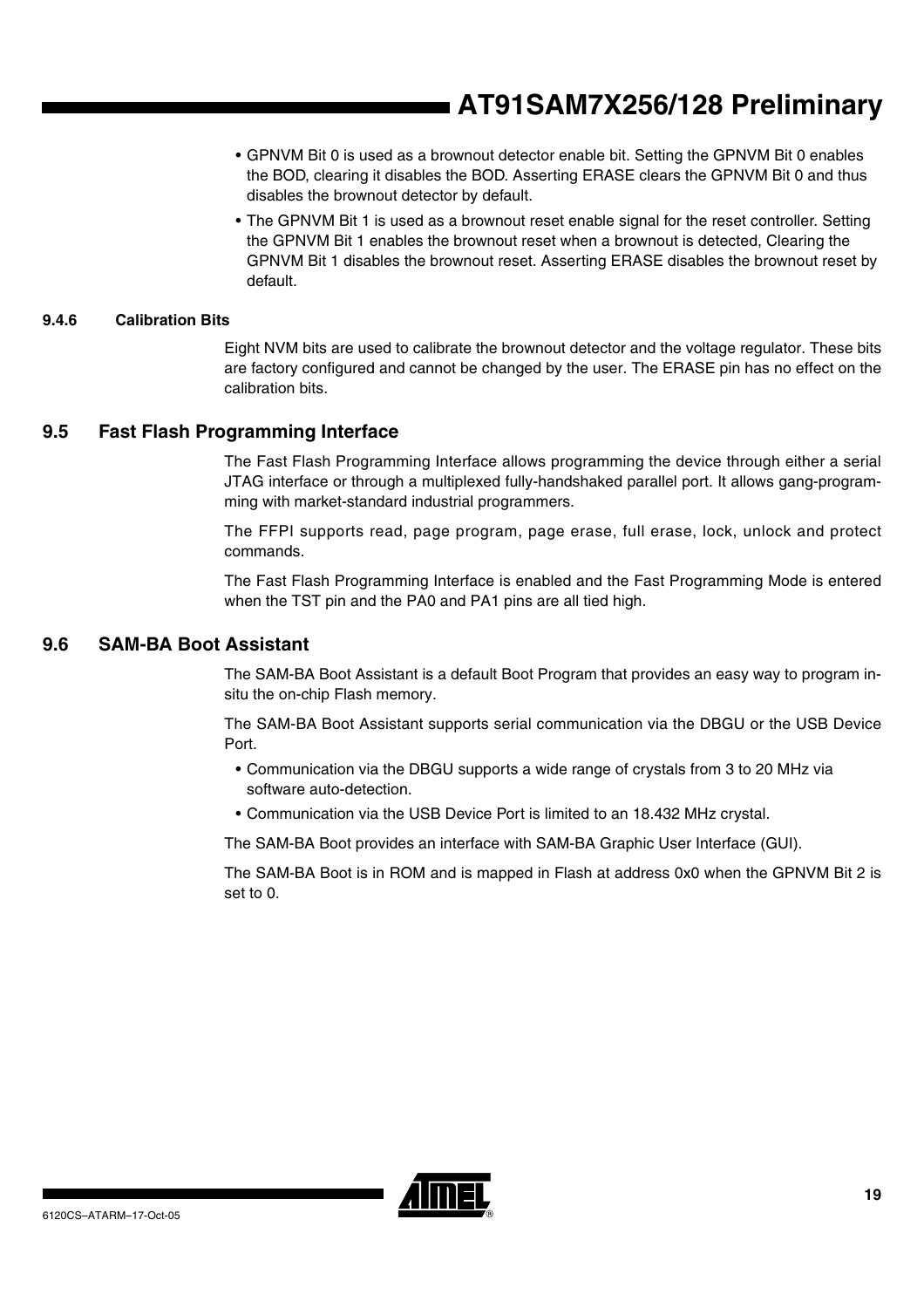

# **10. System Controller**

The System Controller manages all vital blocks of the microcontroller: interrupts, clocks, power, time, debug and reset.

<span id="page-19-0"></span>

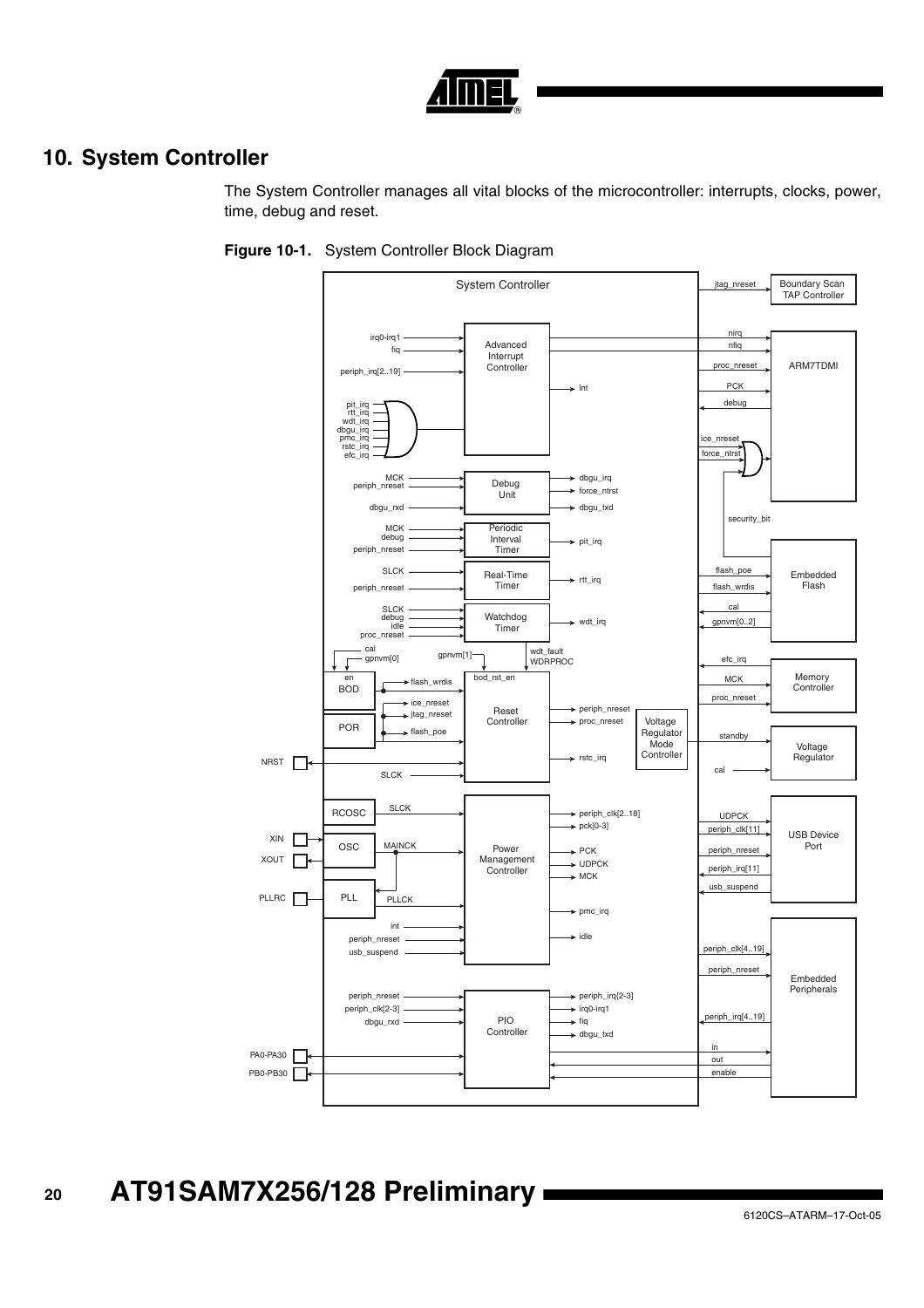# **10.1 System Controller Mapping**

The System Controller peripherals are all mapped to the highest 4 Kbytes of address space, between addresses 0xFFFF F000 and 0xFFFF FFFF.

[Figure 10-2](#page-20-0) shows the mapping of the System Controller. Note that the Memory Controller configuration user interface is also mapped within this address space.

<span id="page-20-0"></span>

|  | Figure 10-2. System Controller Mapping |  |
|--|----------------------------------------|--|
|--|----------------------------------------|--|

| Address                           | Peripheral  | <b>Peripheral Name</b>            | <b>Size</b>             |
|-----------------------------------|-------------|-----------------------------------|-------------------------|
| 0xFFFFF F000                      |             |                                   |                         |
|                                   | <b>AIC</b>  | Advanced Interrupt Controller     | 512 Bytes/128 registers |
| OxFFFF F1FF<br>0xFFFFF 200        |             |                                   |                         |
|                                   | <b>DBGU</b> | Debug Unit                        | 512 Bytes/128 registers |
| OxFFFF F3FF<br>0xFFFFF400         |             |                                   |                         |
|                                   | <b>PIOA</b> | PIO Controller A                  | 512 Bytes/128 registers |
| OxFFFF F5FF<br>0xFFFFF600         |             |                                   |                         |
|                                   | <b>PIOB</b> | PIO Controller B                  | 512 Bytes/128 registers |
| OxFFFF F7FF<br>0xFFFF F800        |             |                                   |                         |
| OxFFFF FBFF                       | Reserved    |                                   |                         |
| 0xFFFFFC00                        | <b>PMC</b>  | Power Management Controller       | 256 Bytes/64 registers  |
| 0xFFFF FCFF<br>0xFFFF FD00        | <b>RSTC</b> | <b>Reset Controller</b>           | 16 Bytes/4 registers    |
| 0xFFFF FD0F                       | Reserved    |                                   |                         |
| 0xFFFFFFD20<br>0xFFFF FC2F        | <b>RTT</b>  | <b>Real-time Timer</b>            | 16 Bytes/4 registers    |
| 0xFFFFFFD30<br>0xFFFFFFC3F        | PIT         | Periodic Interval Timer           | 16 Bytes/4 registers    |
| 0xFFFFFFD40<br>0xFFFF FD4F        | <b>WDT</b>  | <b>Watchdog Timer</b>             | 16 Bytes/4 registers    |
|                                   | Reserved    |                                   |                         |
| 0xFFFFFFD60<br>0xFFFF FC6F        | <b>VREG</b> | Voltage Regulator Mode Controller | 4 Bytes/1 register      |
| 0xFFFF FD70<br>OxFFFF FEFF        | Reserved    |                                   |                         |
| <b>OXFFFF FF00</b><br>OXFFFF FFFF | МC          | Memory Controller                 | 256 Bytes/64 registers  |

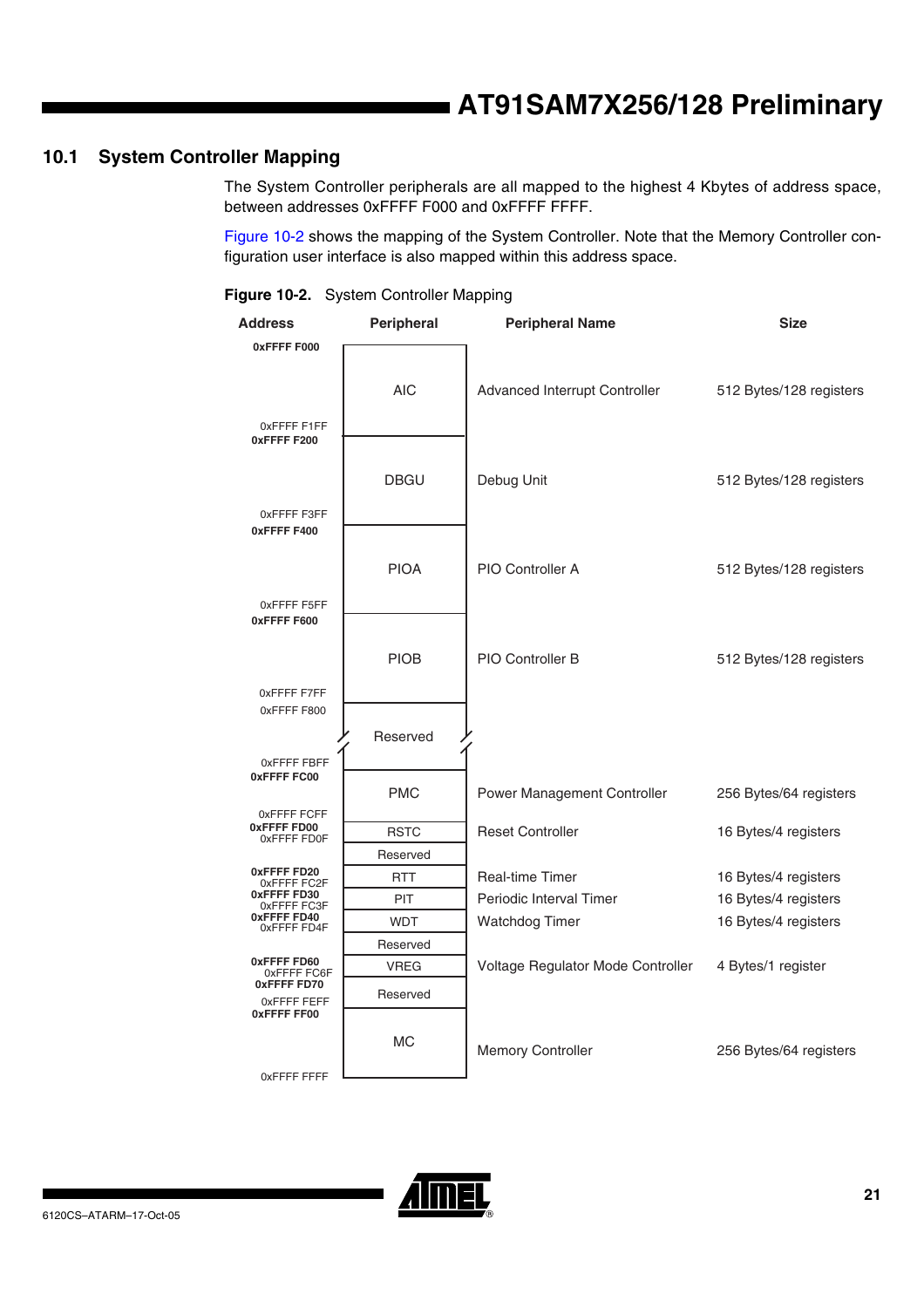

#### **10.2 Reset Controller**

- Based on one power-on reset cell and one brownout detector
- Status of the last reset, either Power-up Reset, Software Reset, User Reset, Watchdog Reset, Brownout Reset
- Controls the internal resets and the NRST pin output
- Allows to shape a signal on the NRST line, guaranteeing that the length of the pulse meets any requirement.

#### **10.2.1 Brownout Detector and Power-on Reset**

The AT91SAM7X256/X128 embeds one brownout detection circuit and a power-on reset cell. The power-on reset is supplied with and monitors VDDCORE.

Both signals are provided to the Flash to prevent any code corruption during power-up or powerdown sequences or if brownouts occur on the power supplies.

The power-on reset cell has a limited-accuracy threshold at around 1.5V. Its output remains low during power-up until VDDCORE goes over this voltage level. This signal goes to the reset controller and allows a full re-initialization of the device.

The brownout detector monitors the VDDCORE and VDDFLASH levels during operation by comparing them to a fixed trigger level. It secures system operations in the most difficult environments and prevents code corruption in case of brownout on the VDDCORE or VDDFLASH.

When the brownout detector is enabled and VDDCORE decreases to a value below the trigger level (Vbot18-, defined as Vbot18 - hyst/2), the brownout output is immediately activated.

When VDDCORE increases above the trigger level (Vbot18+, defined as Vbot18 + hyst/2), the reset is released. The brownout detector only detects a drop if the voltage on VDDCORE stays below the threshold voltage for longer than about 1µs.

The VDDCORE threshold voltage has a hysteresis of about 50 mV, to ensure spike free brownout detection. The typical value of the brownout detector threshold is 1.68V with an accuracy of  $±$  2% and is factory calibrated.

When the brownout detector is enabled and VDDFLASH decreases to a value below the trigger level (Vbot33-, defined as Vbot33 - hyst/2), the brownout output is immediately activated.

When VDDFLASH increases above the trigger level (Vbot33+, defined as Vbot33 + hyst/2), the reset is released. The brownout detector only detects a drop if the voltage on VDDCORE stays below the threshold voltage for longer than about 1µs.

The VDDFLASH threshold voltage has a hysteresis of about 50 mV, to ensure spike free brownout detection. The typical value of the brownout detector threshold is 2.80V with an accuracy of  $± 3.5%$  and is factory calibrated.

The brownout detector is low-power, as it consumes less than 28 µA static current. However, it can be deactivated to save its static current. In this case, it consumes less than 1µA. The deactivation is configured through the GPNVM bit 0 of the Flash.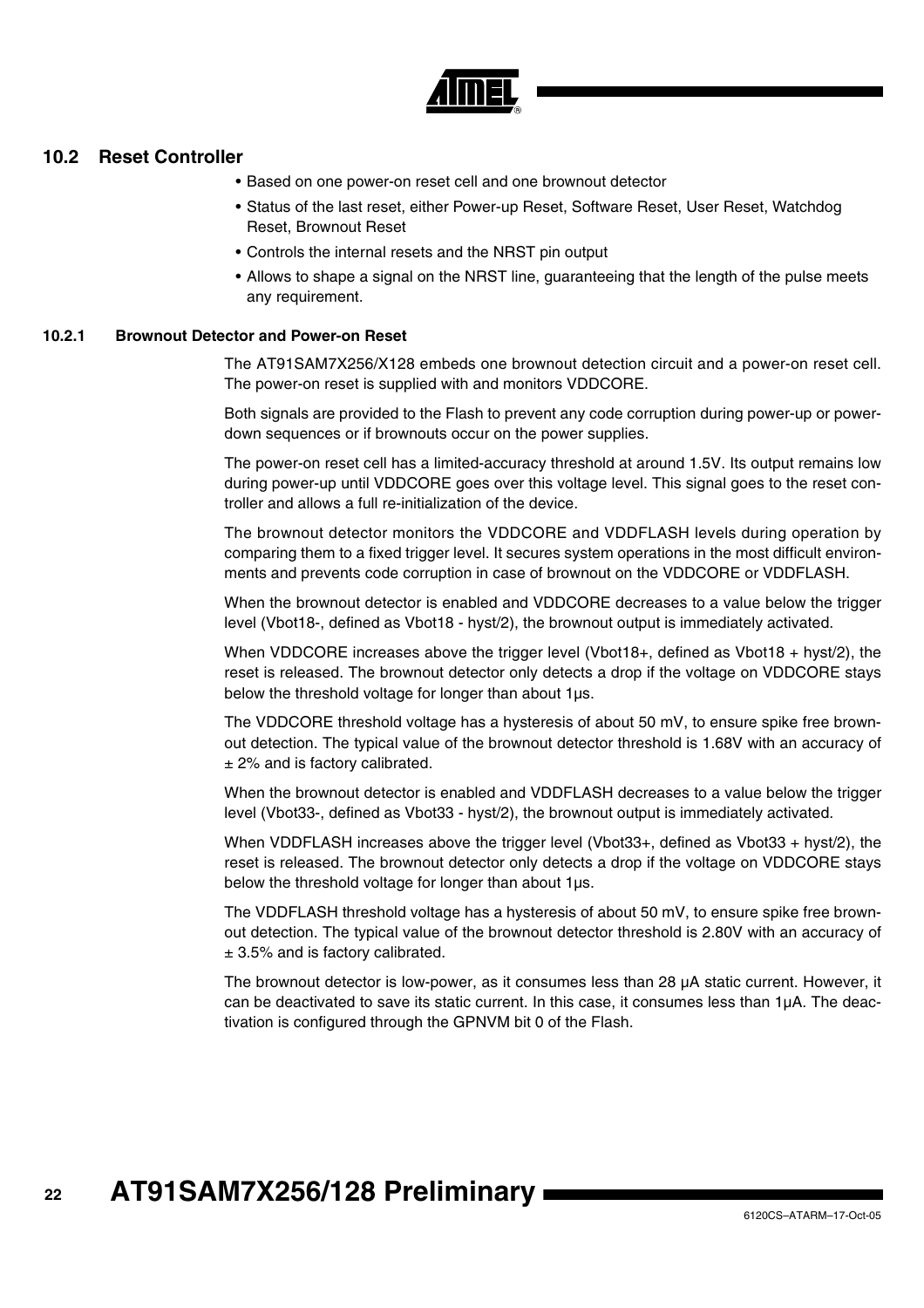### <span id="page-22-0"></span>**10.3 Clock Generator**

The Clock Generator embeds one low-power RC Oscillator, one Main Oscillator and one PLL with the following characteristics:

- RC Oscillator ranges between 22 KHz and 42 KHz
- Main Oscillator frequency ranges between 3 and 20 MHz
- Main Oscillator can be bypassed
- PLL output ranges between 80 and 200 MHz

It provides SLCK, MAINCK and PLLCK.

**Figure 10-3.** Clock Generator Block Diagram



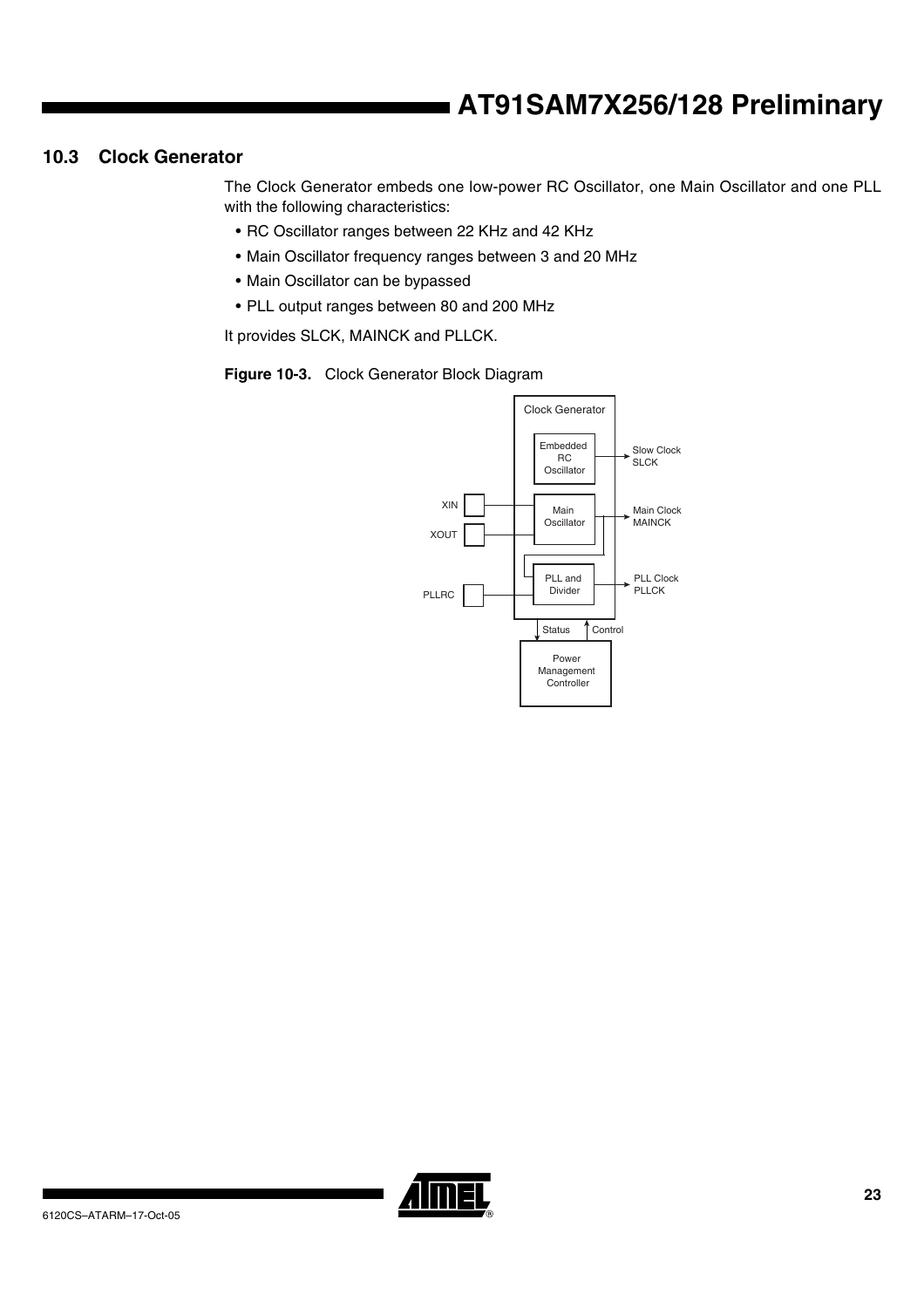

### **10.4 Power Management Controller**

The Power Management Controller uses the Clock Generator outputs to provide:

- the Processor Clock PCK
- the Master Clock MCK
- the USB Clock UDPCK
- all the peripheral clocks, independently controllable
- four programmable clock outputs

The Master Clock (MCK) is programmable from a few hundred Hz to the maximum operating frequency of the device.

The Processor Clock (PCK) switches off when entering processor idle mode, thus allowing reduced power consumption while waiting for an interrupt.





### **10.5 Advanced Interrupt Controller**

- Controls the interrupt lines (nIRQ and nFIQ) of an ARM Processor
- Individually maskable and vectored interrupt sources
	- Source 0 is reserved for the Fast Interrupt Input (FIQ)
	- Source 1 is reserved for system peripherals (RTT, PIT, EFC, PMC, DBGU, etc.)
	- Other sources control the peripheral interrupts or external interrupts
	- Programmable edge-triggered or level-sensitive internal sources
	- Programmable positive/negative edge-triggered or high/low level-sensitive external sources
- 8-level Priority Controller
	- Drives the normal interrupt nIRQ of the processor
	- Handles priority of the interrupt sources

#### **24 AT91SAM7X256/128 Preliminary**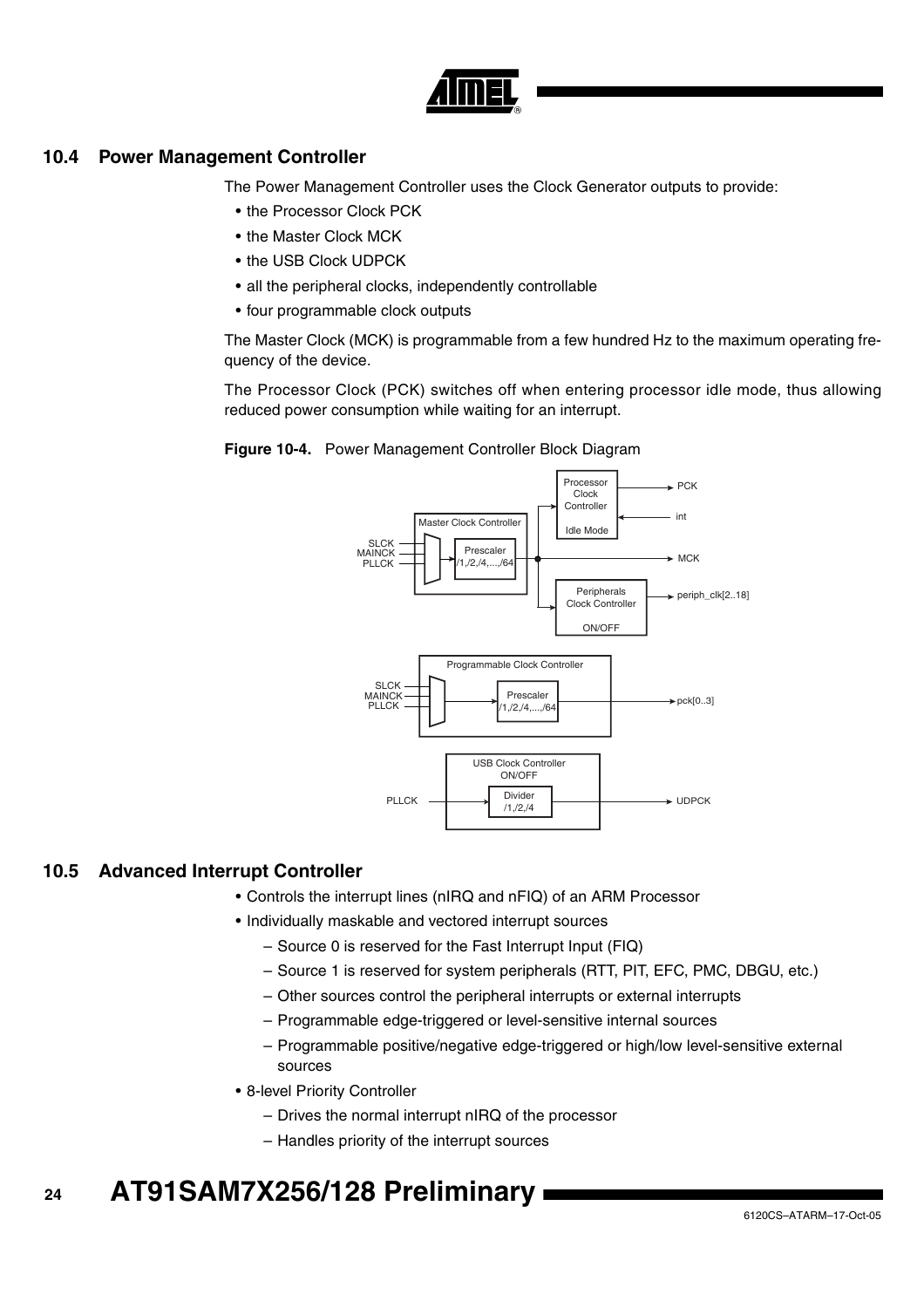- Higher priority interrupts can be served during service of lower priority interrupt
- Vectoring
	- Optimizes interrupt service routine branch and execution
	- One 32-bit vector register per interrupt source
	- Interrupt vector register reads the corresponding current interrupt vector
- Protect Mode
	- Easy debugging by preventing automatic operations
- Fast Forcing
	- Permits redirecting any interrupt source on the fast interrupt
- General Interrupt Mask
	- Provides processor synchronization on events without triggering an interrupt

# **10.6 Debug Unit**

- Comprises:
	- One two-pin UART
	- One Interface for the Debug Communication Channel (DCC) support
	- One set of Chip ID Registers
	- One Interface providing ICE Access Prevention
- Two-pin UART
	- USART-compatible User Interface
	- Programmable Baud Rate Generator
	- Parity, Framing and Overrun Error
	- Automatic Echo, Local Loopback and Remote Loopback Channel Modes
- Debug Communication Channel Support
	- Offers visibility of COMMRX and COMMTX signals from the ARM Processor
- Chip ID Registers
	- Identification of the device revision, sizes of the embedded memories, set of peripherals
	- Chip ID is 0x275B 0940 (VERSION 0) for AT91SAM7X256
	- Chip ID is 0x275A 0740 (VERSION 0) for AT91SAM7X128

# **10.7 Period Interval Timer**

• 20-bit programmable counter plus 12-bit interval counter

# **10.8 Watchdog Timer**

- 12-bit key-protected Programmable Counter running on prescaled SLCK
- Provides reset or interrupt signals to the system
- Counter may be stopped while the processor is in debug state or in idle mode

# **10.9 Real-time Timer**

- 32-bit free-running counter with alarm running on prescaled SLCK
- Programmable 16-bit prescaler for SLCK accuracy compensation

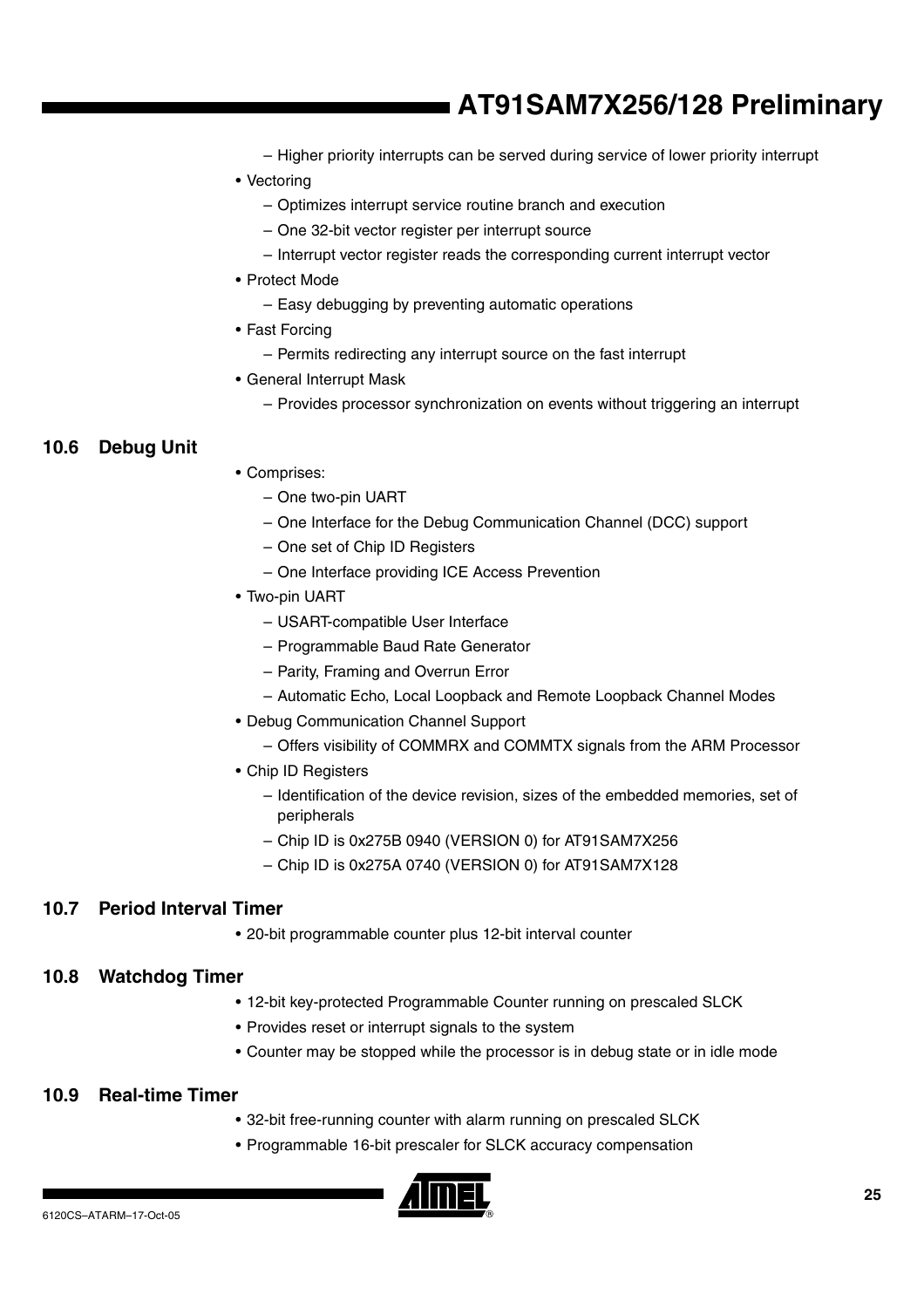

# **10.10 PIO Controllers**

- Two PIO Controllers, each controlling 31 I/O lines
- Fully programmable through set/clear registers
- Multiplexing of two peripheral functions per I/O line
- For each I/O line (whether assigned to a peripheral or used as general-purpose I/O)
	- Input change interrupt
	- Half a clock period glitch filter
	- Multi-drive option enables driving in open drain
	- Programmable pull-up on each I/O line
	- Pin data status register, supplies visibility of the level on the pin at any time
- Synchronous output, provides Set and Clear of several I/O lines in a single write

# **10.11 Voltage Regulator Controller**

The purpose of this controller is to select the Power Mode of the Voltage Regulator between Normal Mode (bit 0 is cleared) or Standby Mode (bit 0 is set).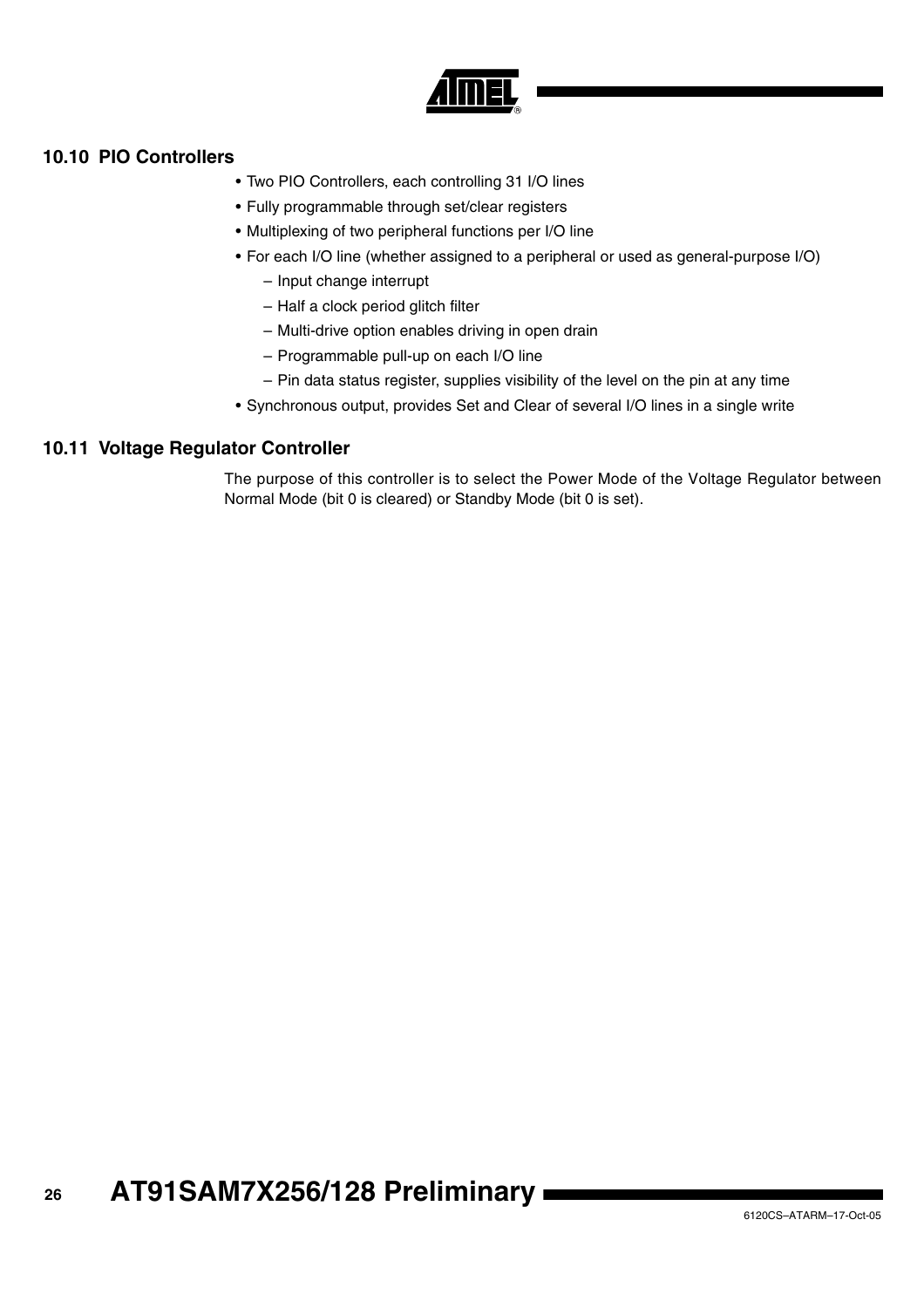# **11. Peripherals**

# **11.1 Peripheral Mapping**

Each peripheral is allocated 16 Kbytes of address space.

#### **Figure 11-1.** User Peripheral Mapping

|                                           |                      | <b>Peripheral Name</b>                                              | <b>Size</b> |
|-------------------------------------------|----------------------|---------------------------------------------------------------------|-------------|
| 0xF000 0000                               |                      |                                                                     |             |
| 0xFFF9 FFFF                               | Reserved             |                                                                     |             |
| 0xFFFA 0000<br>0xFFFA 3FFF                | <b>TC0, TC1, TC2</b> | Timer/Counter 0, 1 and 2                                            | 16 Kbytes   |
| 0xFFFA 4000                               | Reserved             |                                                                     |             |
| <b>OXFFFA FFFF</b><br>0xFFFB 0000         |                      |                                                                     |             |
| 0xFFFB 3FFF<br>0xFFFB 4000                | <b>UDP</b>           | <b>USB Device Port</b>                                              | 16 Kbytes   |
| 0xFFFB7FFF                                | Reserved             |                                                                     |             |
| 0xFFFB 8000<br>0xFFFB BFFF                | TWI                  | Two-Wire Interface                                                  | 16 Kbytes   |
| 0xFFFB C000                               | Reserved             |                                                                     |             |
| 0xFFFB FFFF<br>0xFFFC 0000<br>0xFFFC 3FFF | USART0               | Universal Synchronous Asynchronous<br>Receiver Transmitter 0        | 16 Kbytes   |
| 0xFFFC 4000<br>0xFFFC 7FFF                | USART1               | Universal Synchronous Asynchronous<br><b>Receiver Transmitter 1</b> | 16 Kbytes   |
| 0xFFFC 8000                               | Reserved             |                                                                     |             |
| 0xFFFC BFFF<br>0xFFFC C000<br>0xFFFC FFFF | <b>PWMC</b>          | <b>PWM Controller</b>                                               | 16 Kbytes   |
| 0xFFFD 0000<br>0xFFFD 3FFF                | CAN                  | <b>CAN Controller</b>                                               | 16 Kbytes   |
| 0xFFFD 4000<br>0xFFFD7FFF                 | SSC                  | Serial Synchronous Controller                                       | 16 Kbytes   |
| 0xFFFD 8000                               | <b>ADC</b>           | Analog-to-Digital Converter                                         | 16 Kbytes   |
| 0xFFFD BFFF<br>0xFFFD C000                | <b>EMAC</b>          | <b>Ethernet MAC</b>                                                 | 16 Kbytes   |
| 0xFFFD FFFF<br>0xFFFE 0000                | SPI0                 | Serial Peripheral Interface 0                                       | 16 Kbytes   |
| 0xFFFE 3FFF<br>0xFFFE 4000                | SPI1                 | Serial Peripheral Interface 1                                       | 16 Kbytes   |
| OxFFFE 7FFF<br>0xFFFE 8000                | Reserved             |                                                                     |             |
| <b>OXFFFE FFFF</b>                        |                      |                                                                     |             |

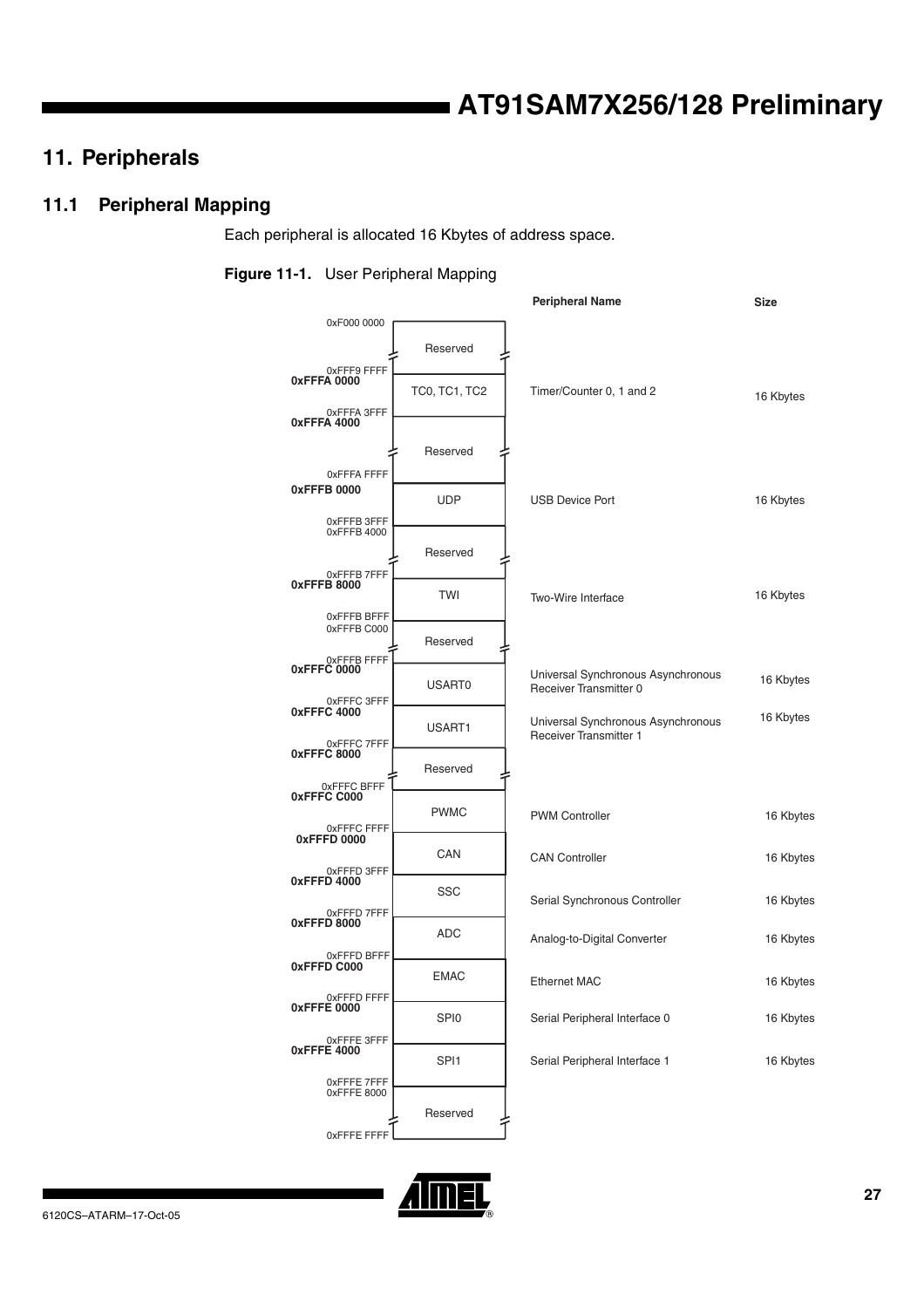

# **11.2 Peripheral Multiplexing on PIO Lines**

The AT91SAM7X256/128 features two PIO controllers, PIOA and PIOB, that multiplex the I/O lines of the peripheral set.

Each PIO Controller controls 31 lines. Each line can be assigned to one of two peripheral functions, A or B. Some of them can also be multiplexed with the analog inputs of the ADC Controller.

[Table 11-1 on page 29](#page-28-0) and [Table 11-2 on page 30](#page-29-0) defines how the I/O lines of the peripherals A, B or the analog inputs are multiplexed on the PIO Controller A and PIO Controller B. The two columns "Function" and "Comments" have been inserted for the user's own comments; they may be used to track how pins are defined in an application.

Note that some peripheral functions that are output only, may be duplicated in the table.

At reset, all I/O lines are automatically configured as input with the programmable pull-up enabled, so that the device is maintained in a static state as soon as a reset is detected.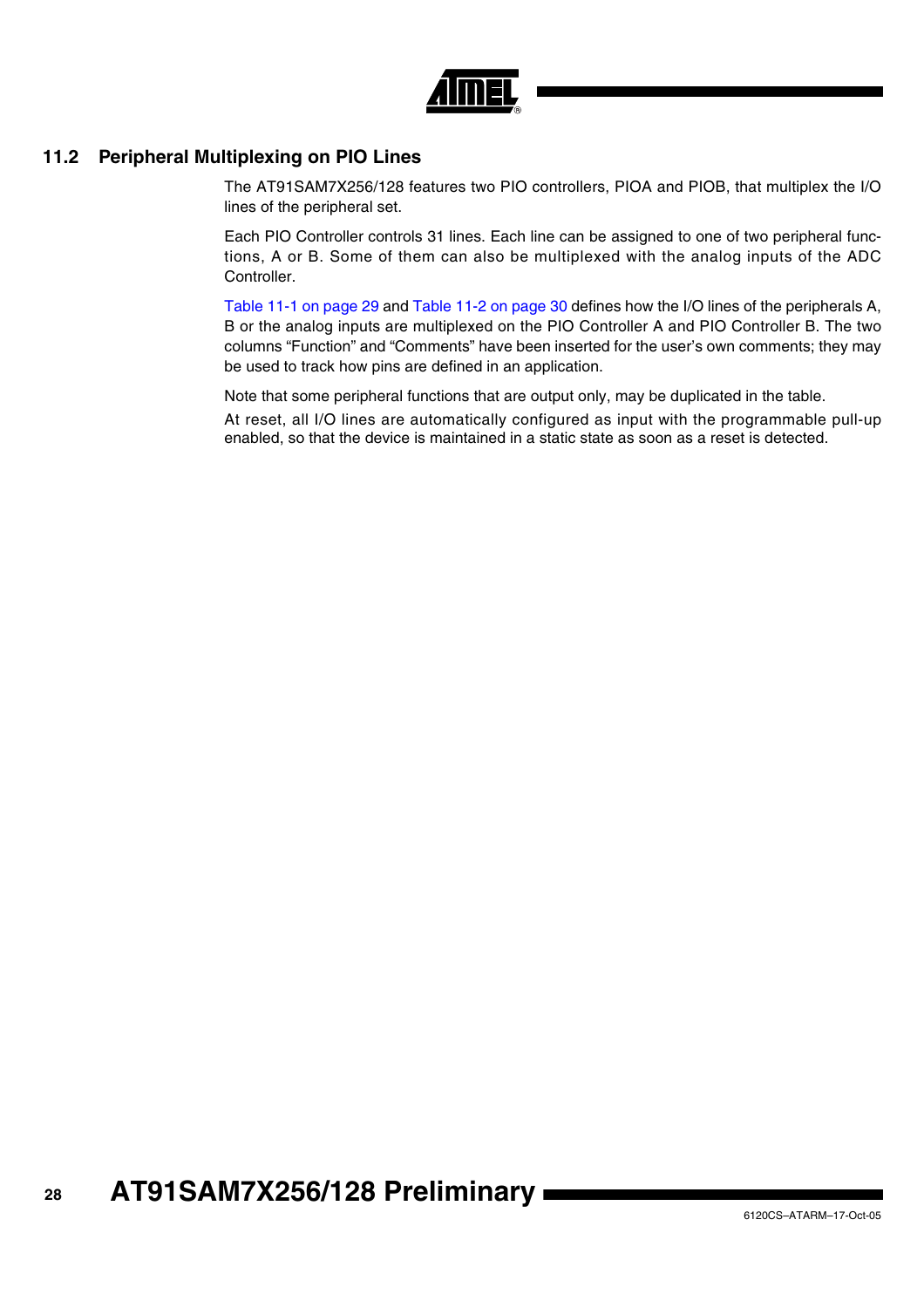# **11.3 PIO Controller A Multiplexing**

| <b>PIO Controller A</b> |                     |                     | <b>Application Usage</b> |                 |                 |
|-------------------------|---------------------|---------------------|--------------------------|-----------------|-----------------|
| I/O Line                | <b>Peripheral A</b> | <b>Peripheral B</b> | <b>Comments</b>          | <b>Function</b> | <b>Comments</b> |
| PA <sub>0</sub>         | RXD <sub>0</sub>    |                     | High-Drive               |                 |                 |
| PA <sub>1</sub>         | TXD <sub>0</sub>    |                     | High-Drive               |                 |                 |
| PA <sub>2</sub>         | <b>SCK0</b>         | SPI1_NPCS1          | High-Drive               |                 |                 |
| PA <sub>3</sub>         | RTS0                | SPI1_NPCS2          | High-Drive               |                 |                 |
| PA4                     | CTS0                | SPI1_NPCS3          |                          |                 |                 |
| PA <sub>5</sub>         | RXD1                |                     |                          |                 |                 |
| PA <sub>6</sub>         | TXD1                |                     |                          |                 |                 |
| PA7                     | SCK1                | SPI0_NPCS1          |                          |                 |                 |
| PA <sub>8</sub>         | RTS1                | SPI0_NPCS2          |                          |                 |                 |
| PA <sub>9</sub>         | CTS1                | SPI0_NPCS3          |                          |                 |                 |
| <b>PA10</b>             | <b>TWD</b>          |                     |                          |                 |                 |
| <b>PA11</b>             | <b>TWCK</b>         |                     |                          |                 |                 |
| <b>PA12</b>             | SPI_NPCS0           |                     |                          |                 |                 |
| <b>PA13</b>             | SPI0_NPCS1          | PCK1                |                          |                 |                 |
| <b>PA14</b>             | SPI0_NPCS2          | IRQ1                |                          |                 |                 |
| <b>PA15</b>             | SPI0_NPCS3          | TCLK <sub>2</sub>   |                          |                 |                 |
| PA16                    | SPI0_MISO           |                     |                          |                 |                 |
| <b>PA17</b>             | SPI0_MOSI           |                     |                          |                 |                 |
| <b>PA18</b>             | SPI0_SPCK           |                     |                          |                 |                 |
| PA19                    | <b>CANRX</b>        |                     |                          |                 |                 |
| <b>PA20</b>             | <b>CANTX</b>        |                     |                          |                 |                 |
| PA21                    | <b>TF</b>           | SPI1_NPCS0          |                          |                 |                 |
| <b>PA22</b>             | TK                  | SPI1_SPCK           |                          |                 |                 |
| PA23                    | TD                  | SPI1_MOSI           |                          |                 |                 |
| <b>PA24</b>             | RD                  | SPI1_MISO           |                          |                 |                 |
| <b>PA25</b>             | RK                  | SPI1_NPCS1          |                          |                 |                 |
| <b>PA26</b>             | RF                  | SPI1_NPCS2          |                          |                 |                 |
| <b>PA27</b>             | <b>DRXD</b>         | PCK3                |                          |                 |                 |
| <b>PA28</b>             | <b>DTXD</b>         |                     |                          |                 |                 |
| PA29                    | <b>FIQ</b>          | SPI1_NPCS3          |                          |                 |                 |
| PA30                    | IRQ0                | PCK <sub>2</sub>    |                          |                 |                 |

<span id="page-28-0"></span>**Table 11-1.** Multiplexing on PIO Controller A

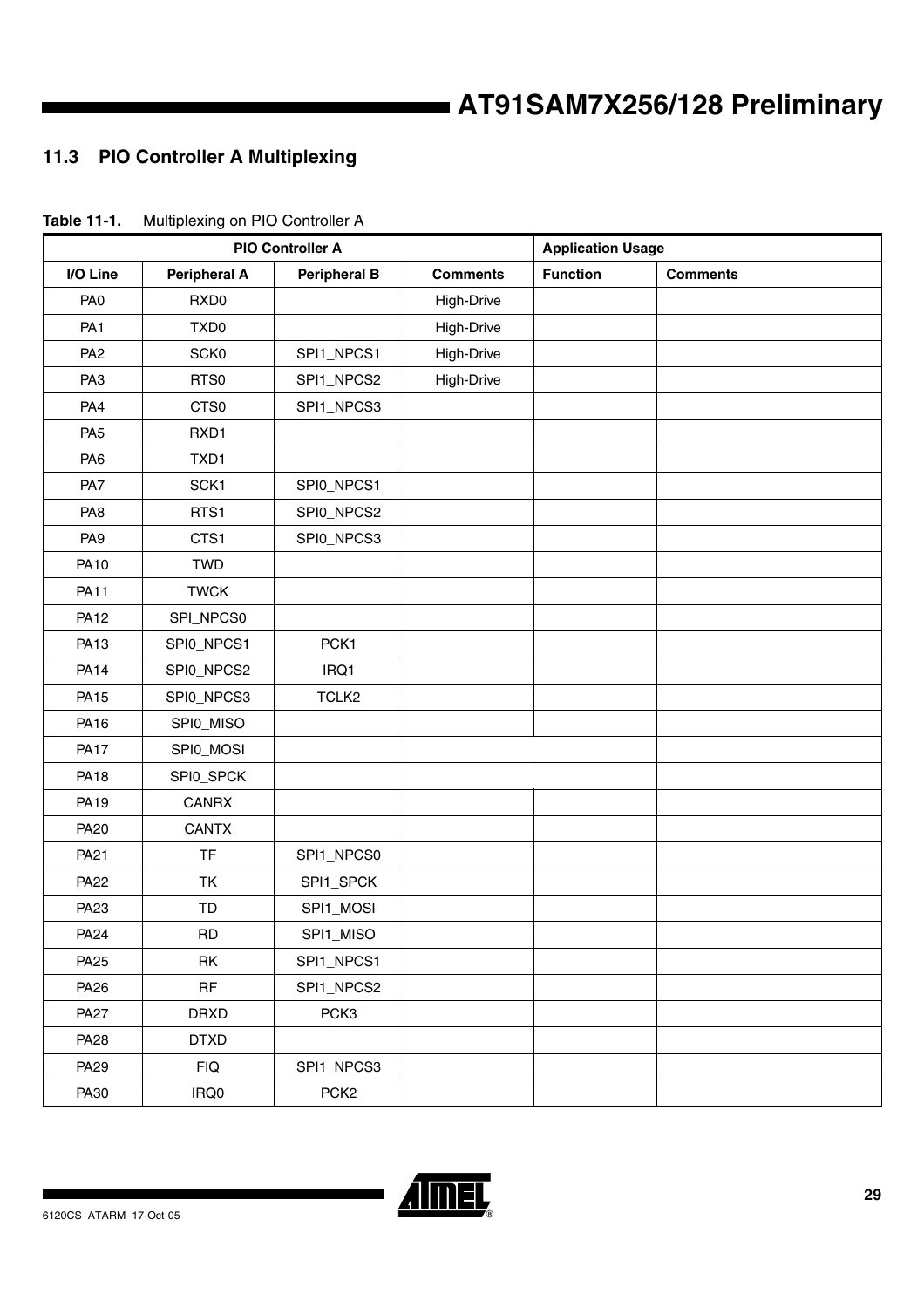

# **11.4 PIO Controller B Multiplexing**

|                 | <b>PIO Controller A</b> |                     | <b>Application Usage</b> |                 |                 |
|-----------------|-------------------------|---------------------|--------------------------|-----------------|-----------------|
| I/O Line        | <b>Peripheral A</b>     | <b>Peripheral B</b> | <b>Comments</b>          | <b>Function</b> | <b>Comments</b> |
| PB <sub>0</sub> | <b>ETXCK/EREFCK</b>     | PCK <sub>0</sub>    |                          |                 |                 |
| PB1             | <b>ETXEN</b>            |                     |                          |                 |                 |
| PB <sub>2</sub> | ETX0                    |                     |                          |                 |                 |
| PB <sub>3</sub> | ETX1                    |                     |                          |                 |                 |
| PB4             | <b>ECRS</b>             |                     |                          |                 |                 |
| PB <sub>5</sub> | ERX0                    |                     |                          |                 |                 |
| PB <sub>6</sub> | ERX1                    |                     |                          |                 |                 |
| PB7             | <b>ERXER</b>            |                     |                          |                 |                 |
| PB8             | <b>EMDC</b>             |                     |                          |                 |                 |
| PB <sub>9</sub> | <b>EMDIO</b>            |                     |                          |                 |                 |
| <b>PB10</b>     | ETX <sub>2</sub>        | SPI1_NPCS1          |                          |                 |                 |
| <b>PB11</b>     | ETX3                    | SPI1_NPCS2          |                          |                 |                 |
| <b>PB12</b>     | <b>ETXER</b>            | <b>TCLK0</b>        |                          |                 |                 |
| <b>PB13</b>     | ERX <sub>2</sub>        | SPI0_NPCS1          |                          |                 |                 |
| <b>PB14</b>     | ERX3                    | SPI0_NPCS2          |                          |                 |                 |
| <b>PB15</b>     | ERXDV/ECRSDV            |                     |                          |                 |                 |
| <b>PB16</b>     | <b>ECOL</b>             | SPI1_NPCS3          |                          |                 |                 |
| <b>PB17</b>     | <b>ERXCK</b>            | SPI0_NPCS3          |                          |                 |                 |
| <b>PB18</b>     | EF100                   | <b>ADTRG</b>        |                          |                 |                 |
| <b>PB19</b>     | PWM0                    | TCLK1               |                          |                 |                 |
| <b>PB20</b>     | PWM1                    | PCK <sub>0</sub>    |                          |                 |                 |
| <b>PB21</b>     | PWM <sub>2</sub>        | PCK1                |                          |                 |                 |
| <b>PB22</b>     | PWM3                    | PCK <sub>2</sub>    |                          |                 |                 |
| <b>PB23</b>     | TIOA0                   | DCD1                |                          |                 |                 |
| <b>PB24</b>     | TIOB0                   | DSR1                |                          |                 |                 |
| <b>PB25</b>     | TIOA1                   | DTR1                |                          |                 |                 |
| <b>PB26</b>     | TIOB1                   | RI <sub>1</sub>     |                          |                 |                 |
| <b>PB27</b>     | TIOA <sub>2</sub>       | PWM0                | AD <sub>0</sub>          |                 |                 |

<span id="page-29-0"></span>**Table 11-2.** Multiplexing on PIO Controller B

PB28 TIOB2 PWM1 AD1 PB29 PCK1 PWM2 AD2 PB30 | PCK2 | PWM3 | AD3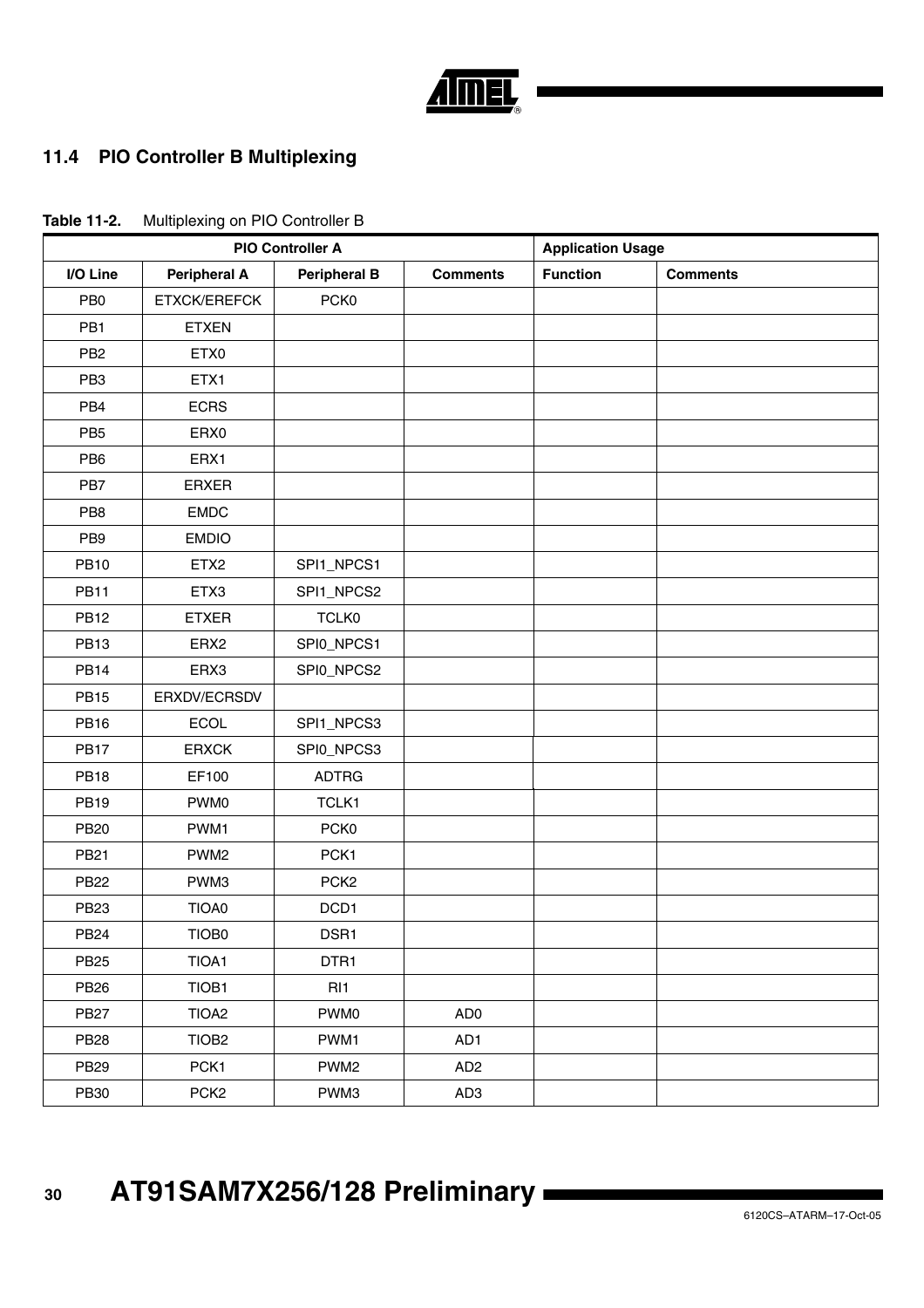# **11.5 Peripheral Identifiers**

The AT91SAM7X256/128 embeds a wide range of peripherals. [Table 11-3](#page-30-0) defines the Peripheral Identifiers of the AT91SAM7X256/128. Unique peripheral identifiers are defined for both the Advanced Interrupt Controller and the Power Management Controller.

| <b>Peripheral ID</b> | <b>Peripheral Mnemonic</b> | <b>Peripheral Name</b>                   | <b>External</b><br>Interrupt |
|----------------------|----------------------------|------------------------------------------|------------------------------|
| 0                    | <b>AIC</b>                 | Advanced Interrupt Controller            | <b>FIQ</b>                   |
| $\mathbf{1}$         | SYSIRQ <sup>(1)</sup>      |                                          |                              |
| $\overline{2}$       | <b>PIOA</b>                | Parallel I/O Controller A                |                              |
| 3                    | <b>PIOB</b>                | Parallel I/O Controller B                |                              |
| $\overline{4}$       | <b>SPIO</b>                | Serial Peripheral Interface 0            |                              |
| 5                    | SPI <sub>1</sub>           | Serial Peripheral Interface 1            |                              |
| 6                    | US <sub>0</sub>            | USART 0                                  |                              |
| $\overline{7}$       | US <sub>1</sub>            | <b>USART1</b>                            |                              |
| 8                    | SSC                        | Synchronous Serial Controller            |                              |
| 9                    | <b>TWI</b>                 | Two-wire Interface                       |                              |
| 10                   | <b>PWMC</b>                | <b>Pulse Width Modulation Controller</b> |                              |
| 11                   | <b>UDP</b>                 | <b>USB device Port</b>                   |                              |
| 12                   | TC <sub>0</sub>            | Timer/Counter 0                          |                              |
| 13                   | TC <sub>1</sub>            | Timer/Counter 1                          |                              |
| 14                   | TC <sub>2</sub>            | Timer/Counter 2                          |                              |
| 15                   | CAN                        | <b>CAN Controller</b>                    |                              |
| 16                   | <b>EMAC</b>                | <b>Ethernet MAC</b>                      |                              |
| 17                   | ADC <sup>(1)</sup>         | Analog-to Digital Converter              |                              |
| $18 - 29$            | Reserved                   |                                          |                              |
| 30                   | <b>AIC</b>                 | Advanced Interrupt Controller            | IRQ0                         |
| 31                   | <b>AIC</b>                 | <b>Advanced Interrupt Controller</b>     | IRQ1                         |

<span id="page-30-0"></span>**Table 11-3.** Peripheral Identifiers

<span id="page-30-1"></span>Note: 1. Setting SYSIRQ and ADC bits in the clock set/clear registers of the PMC has no effect. The System Controller and ADC are continuously clocked.

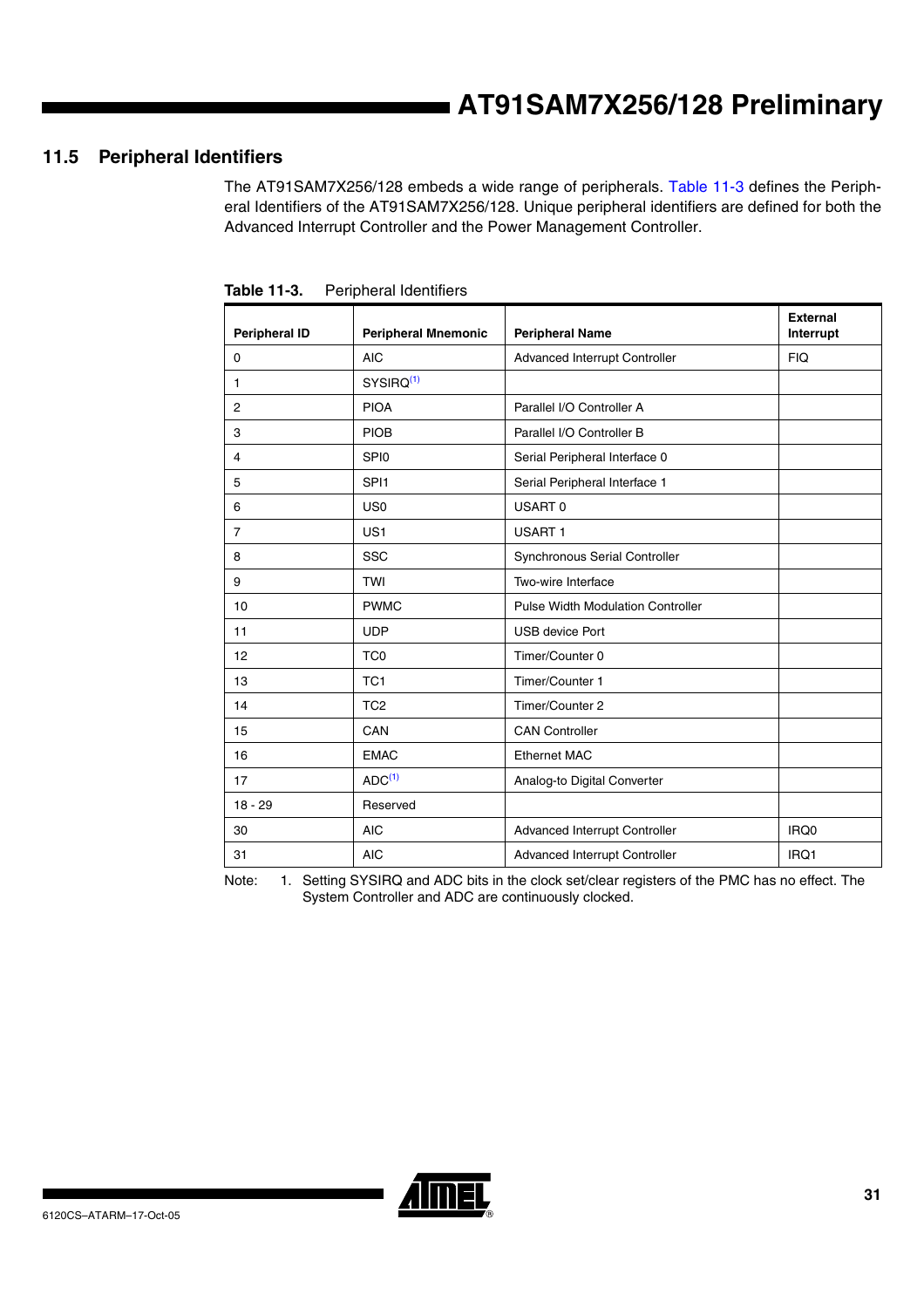

# <span id="page-31-0"></span>**11.6 Ethernet MAC**

- DMA Master on Receive and Transmit Channels
- Compatible with IEEE Standard 802.3
- 10 and 100 Mbit/s operation
- Full- and half-duplex operation
- Statistics Counter Registers
- MII/RMII interface to the physical layer
- Interrupt generation to signal receive and transmit completion
- 28-byte transmit FIFO and 28-byte receive FIFO
- Automatic pad and CRC generation on transmitted frames
- Automatic discard of frames received with errors
- Address checking logic supports up to four specific 48-bit addresses
- Support Promiscuous Mode where all valid received frames are copied to memory
- Hash matching of unicast and multicast destination addresses
- Physical layer management through MDIO interface
- Half-duplex flow control by forcing collisions on incoming frames
- Full-duplex flow control with recognition of incoming pause frames
- Support for 802.1Q VLAN tagging with recognition of incoming VLAN and priority tagged frames
- Multiple buffers per receive and transmit frame
- Jumbo frames up to 10240 bytes supported

# **11.7 Serial Peripheral Interface**

- Supports communication with external serial devices
	- Four chip selects with external decoder allow communication with up to 15 peripherals
	- Serial memories, such as DataFlash® and 3-wire EEPROMs
	- Serial peripherals, such as ADCs, DACs, LCD Controllers, CAN Controllers and **Sensors**
	- External co-processors
- Master or slave serial peripheral bus interface
	- 8- to 16-bit programmable data length per chip select
	- Programmable phase and polarity per chip select
	- Programmable transfer delays per chip select, between consecutive transfers and between clock and data
	- Programmable delay between consecutive transfers
	- Selectable mode fault detection
	- Maximum frequency at up to Master Clock

# **11.8 Two-wire Interface**

- Master Mode only
- Compatibility with standard two-wire serial memories

#### **32 AT91SAM7X256/128 Preliminary**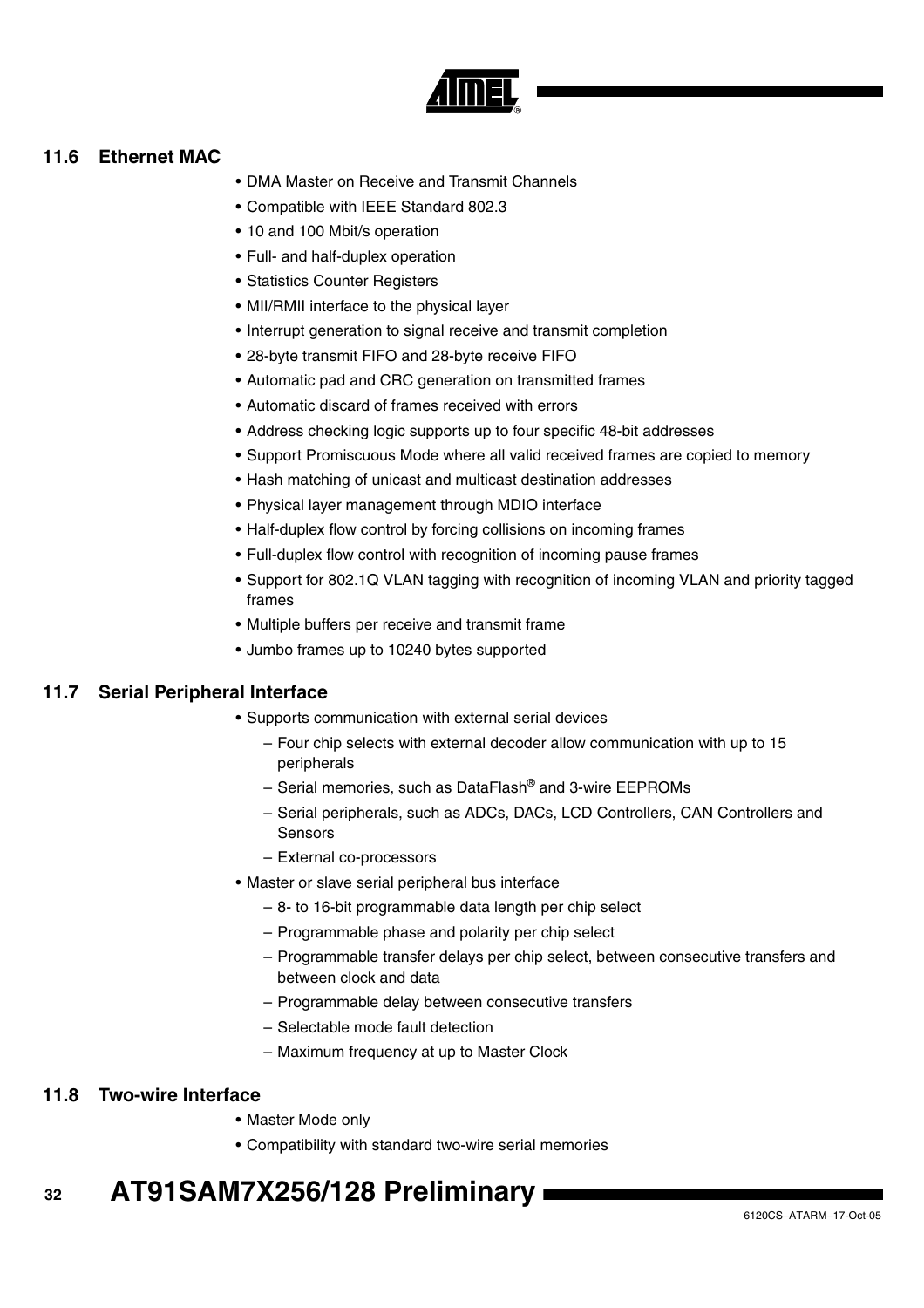- One, two or three bytes for slave address
- Sequential read/write operations

# **11.9 USART**

- Programmable Baud Rate Generator
- 5- to 9-bit full-duplex synchronous or asynchronous serial communications
	- 1, 1.5 or 2 stop bits in Asynchronous Mode
	- 1 or 2 stop bits in Synchronous Mode
	- Parity generation and error detection
	- Framing error detection, overrun error detection
	- MSB or LSB first
	- Optional break generation and detection
	- By 8 or by 16 over-sampling receiver frequency
	- Hardware handshaking RTS CTS
	- Modem Signals Management DTR-DSR-DCD-RI on USART1
	- Receiver time-out and transmitter timeguard
	- Multi-drop Mode with address generation and detection
- RS485 with driver control signal
- ISO7816,  $T = 0$  or  $T = 1$  Protocols for interfacing with smart cards
	- NACK handling, error counter with repetition and iteration limit
- IrDA modulation and demodulation
	- Communication at up to 115.2 Kbps
- Test Modes
	- Remote Loopback, Local Loopback, Automatic Echo

# **11.10 Serial Synchronous Controller**

- Provides serial synchronous communication links used in audio and telecom applications
- Contains an independent receiver and transmitter and a common clock divider
- Offers a configurable frame sync and data length
- Receiver and transmitter can be programmed to start automatically or on detection of different event on the frame sync signal
- Receiver and transmitter include a data signal, a clock signal and a frame synchronization signal

# **11.11 Timer Counter**

- Three 16-bit Timer Counter Channels
	- Three output compare or two input capture
- Wide range of functions including:
	- Frequency measurement
	- Event counting
	- Interval measurement
	- Pulse generation

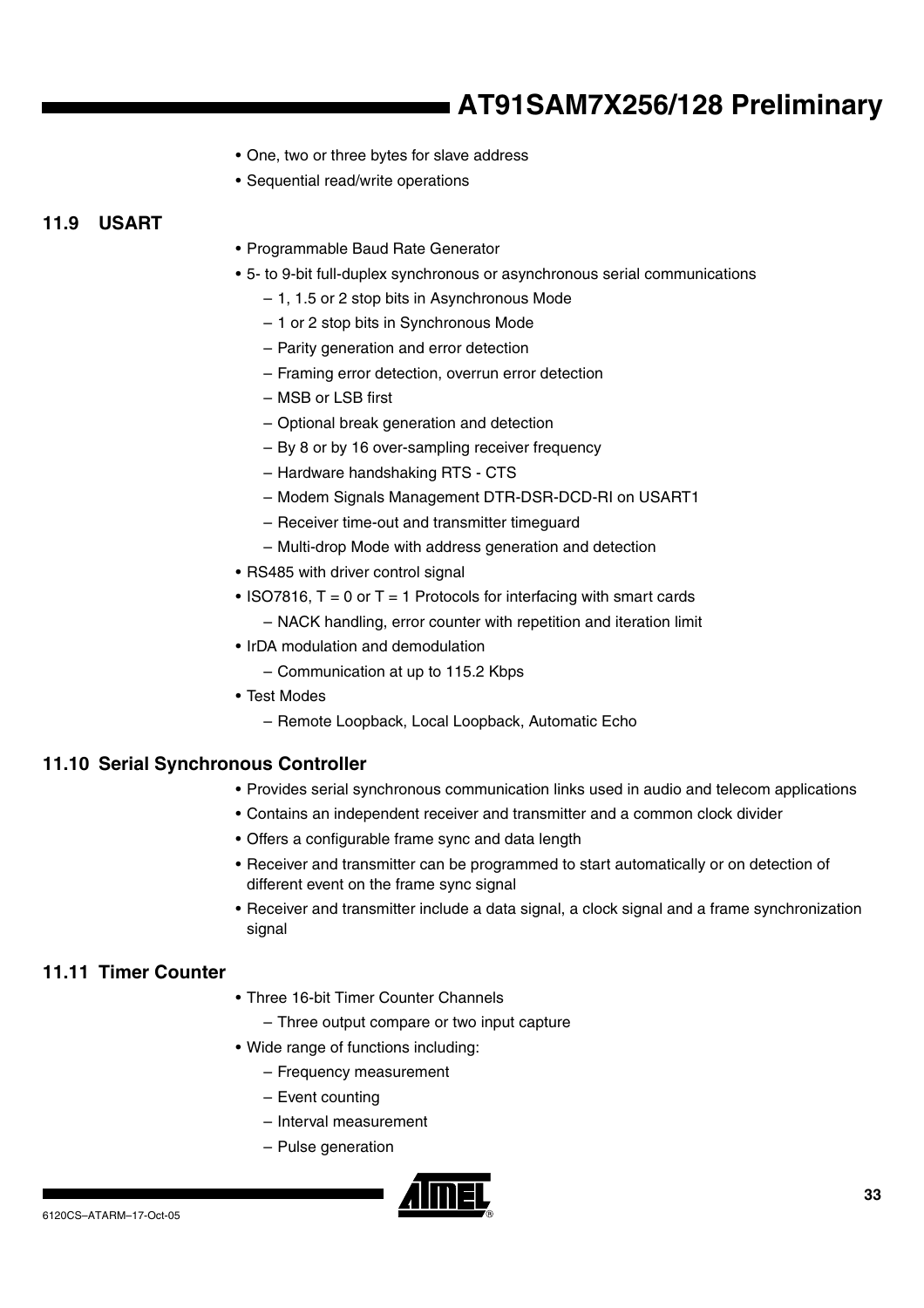

- Delay timing
- Pulse Width Modulation
- Up/down capabilities
- Each channel is user-configurable and contains:
	- Three external clock inputs
- Five internal clock inputs, as defined in [Table 11-4](#page-33-0)

<span id="page-33-0"></span>

| Table 11-4. |  | <b>Timer Counter Clocks Assignment</b> |
|-------------|--|----------------------------------------|
|-------------|--|----------------------------------------|

| <b>TC Clock input</b> | <b>Clock</b>  |
|-----------------------|---------------|
| <b>TIMER CLOCK1</b>   | MCK/2         |
| TIMER CLOCK2          | MCK/8         |
| TIMER CLOCK3          | <b>MCK/32</b> |
| <b>TIMER CLOCK4</b>   | MCK/128       |
| TIMER CLOCK5          | MCK/1024      |

– Two multi-purpose input/output signals

– Two global registers that act on all three TC channels

### **11.12 Pulse Width Modulation Controller**

- Four channels, one 16-bit counter per channel
- Common clock generator, providing thirteen different clocks
	- One Modulo n counter providing eleven clocks
	- Two independent linear dividers working on modulo n counter outputs
- Independent channel programming
	- Independent enable/disable commands
	- Independent clock selection
	- Independent period and duty cycle, with double buffering
	- Programmable selection of the output waveform polarity
	- Programmable center or left aligned output waveform

#### **11.13 USB Device Port**

- USB V2.0 full-speed compliant,12 Mbits per second
- Embedded USB V2.0 full-speed transceiver
- Embedded 1352-byte dual-port RAM for endpoints
- Six endpoints
	- Endpoint 0: 8 bytes
	- Endpoint 1 and 2: 64 bytes ping-pong
	- Endpoint 3: 64 bytes
	- Endpoint 4 and 5: 256 bytes ping-pong
	- Ping-pong Mode (two memory banks) for bulk endpoints
- Suspend/resume logic

#### **34 AT91SAM7X256/128 Preliminary**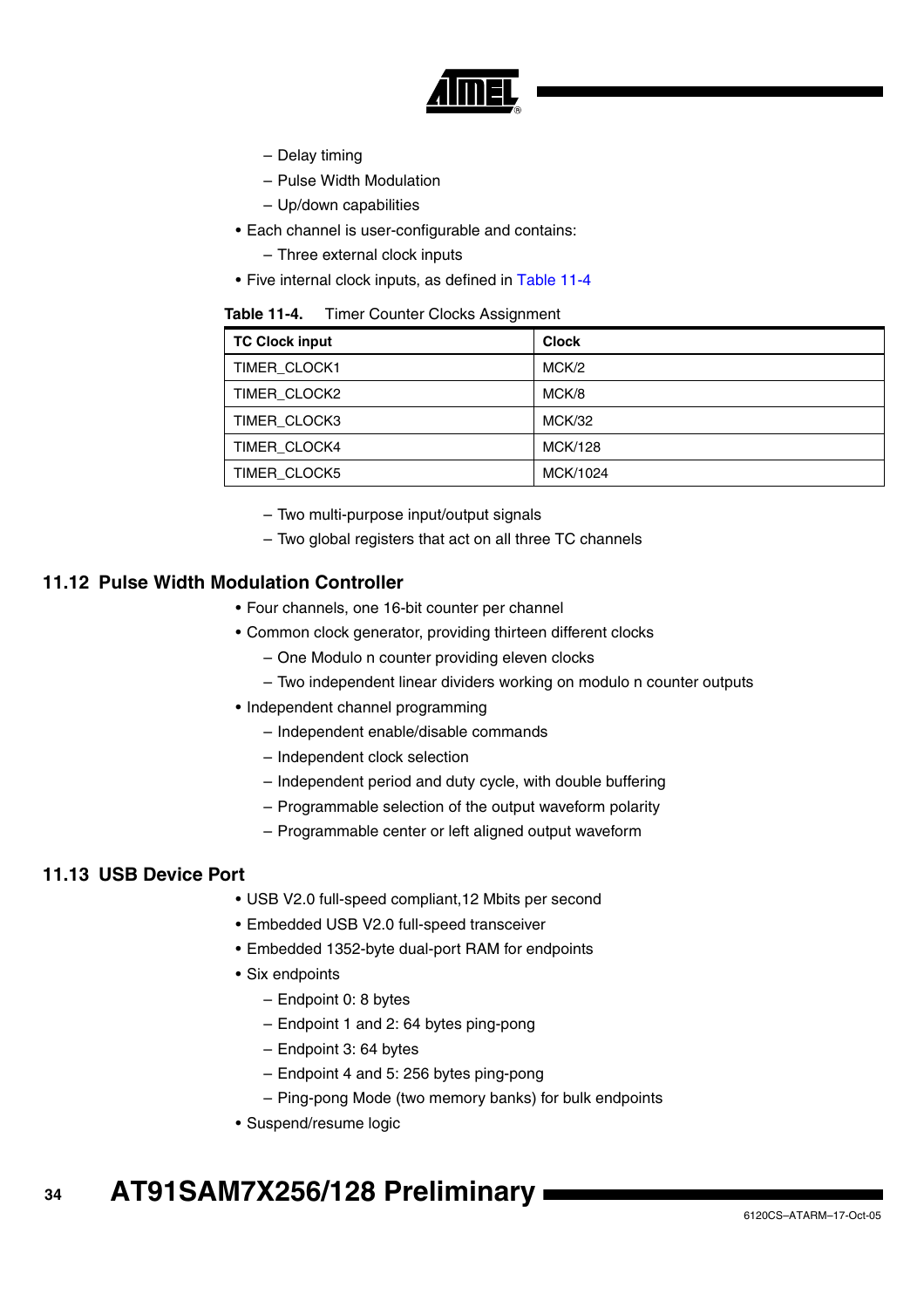# **11.14 CAN Controller**

- Fully compliant with CAN 2.0A and 2.0B
- Bit rates up to 1Mbit/s
- Eight object oriented mailboxes each with the following properties:
	- CAN Specification 2.0 Part A or 2.0 Part B Programmable for each Message
	- Object configurable to receive (with overwrite or not) or transmit
	- Local tag and mask filters up to 29-bit identifier/channel
	- 32-bit access to data registers for each mailbox data object
	- Uses a 16-bit time stamp on receive and transmit message
	- Hardware concatenation of ID unmasked bitfields to speedup family ID processing
	- 16-bit internal timer for time stamping and network synchronization
	- Programmable reception buffer length up to 8 mailbox objects
	- Priority management between transmission mailboxes
	- Autobaud and listening mode
	- Low power mode and programmable wake-up on bus activity or by the application
	- Data, remote, error and overload frame handling

# **11.15 Analog-to-Digital Converter**

- 8-channel ADC
- 10-bit 384 Ksamples/sec. Successive Approximation Register ADC
- -3/+3 LSB Integral Non Linearity, -2/+2 LSB Differential Non Linearity
- Integrated 8-to-1 multiplexer, offering eight independent 3.3V analog inputs
- External voltage reference for better accuracy on low voltage inputs
- Individual enable and disable of each channel
- Multiple trigger sources
	- Hardware or software trigger
	- External trigger pin
	- Timer Counter 0 to 2 outputs TIOA0 to TIOA2 trigger
- Sleep Mode and conversion sequencer
	- Automatic wakeup on trigger and back to sleep mode after conversions of all enabled channels
- Four of eight analog inputs shared with digital signals

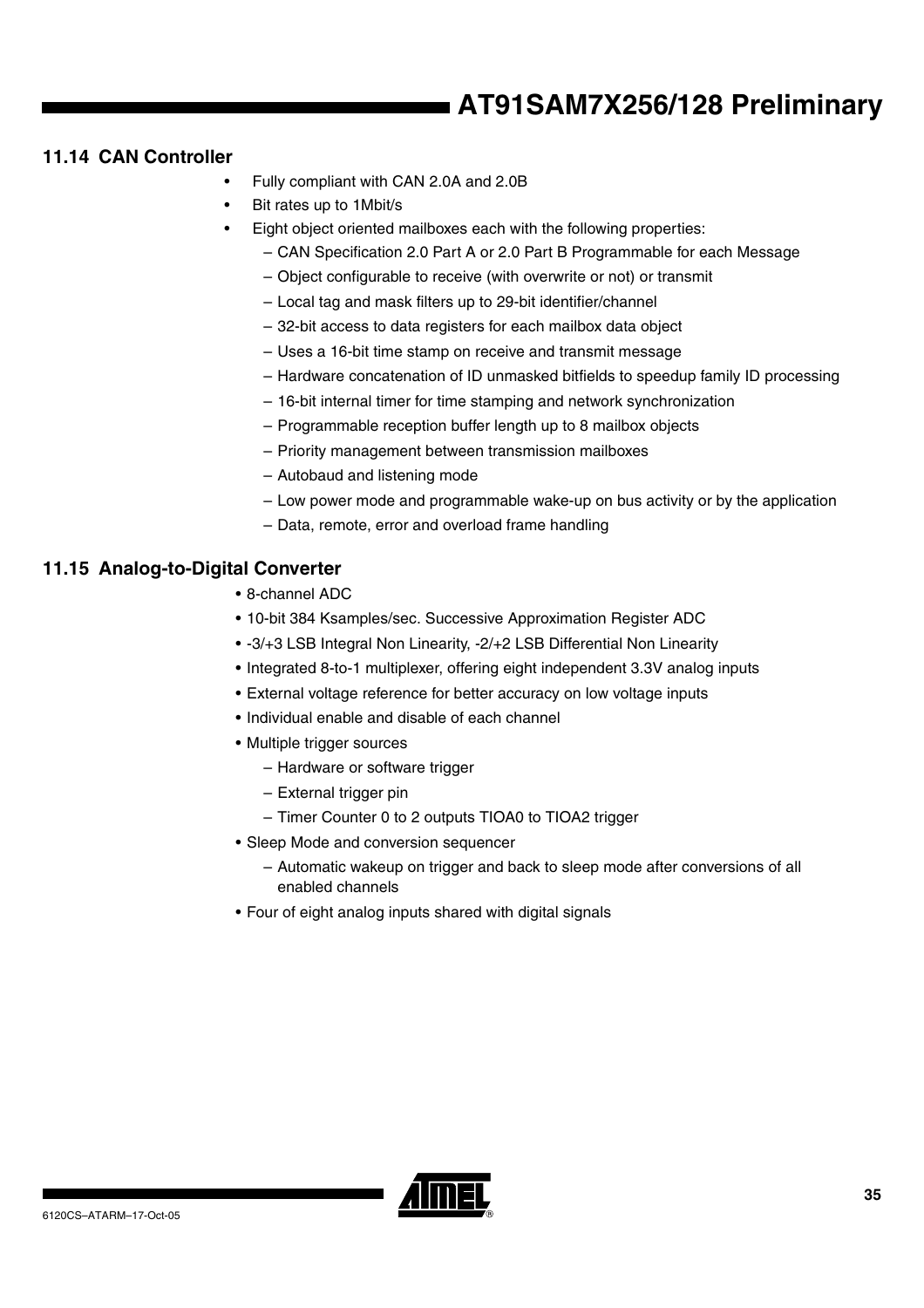

# <span id="page-35-0"></span>**12. Ordering Information**

| Table 12-1. | Ordering Information |
|-------------|----------------------|
|-------------|----------------------|

| <b>Ordering Code</b> | Package  | Package Type | <b>Temperature</b><br><b>Operating Range</b>                      |
|----------------------|----------|--------------|-------------------------------------------------------------------|
| AT91SAM7X256-AU      | LOFP 100 | Green        | Industrial<br>$(-40^{\circ} \text{C}$ to 85 $^{\circ} \text{C}$ ) |
| AT91SAM7X128-AU      | LQFP 100 | Green        | Industrial<br>$(-40^{\circ} \text{C}$ to 85 $^{\circ} \text{C})$  |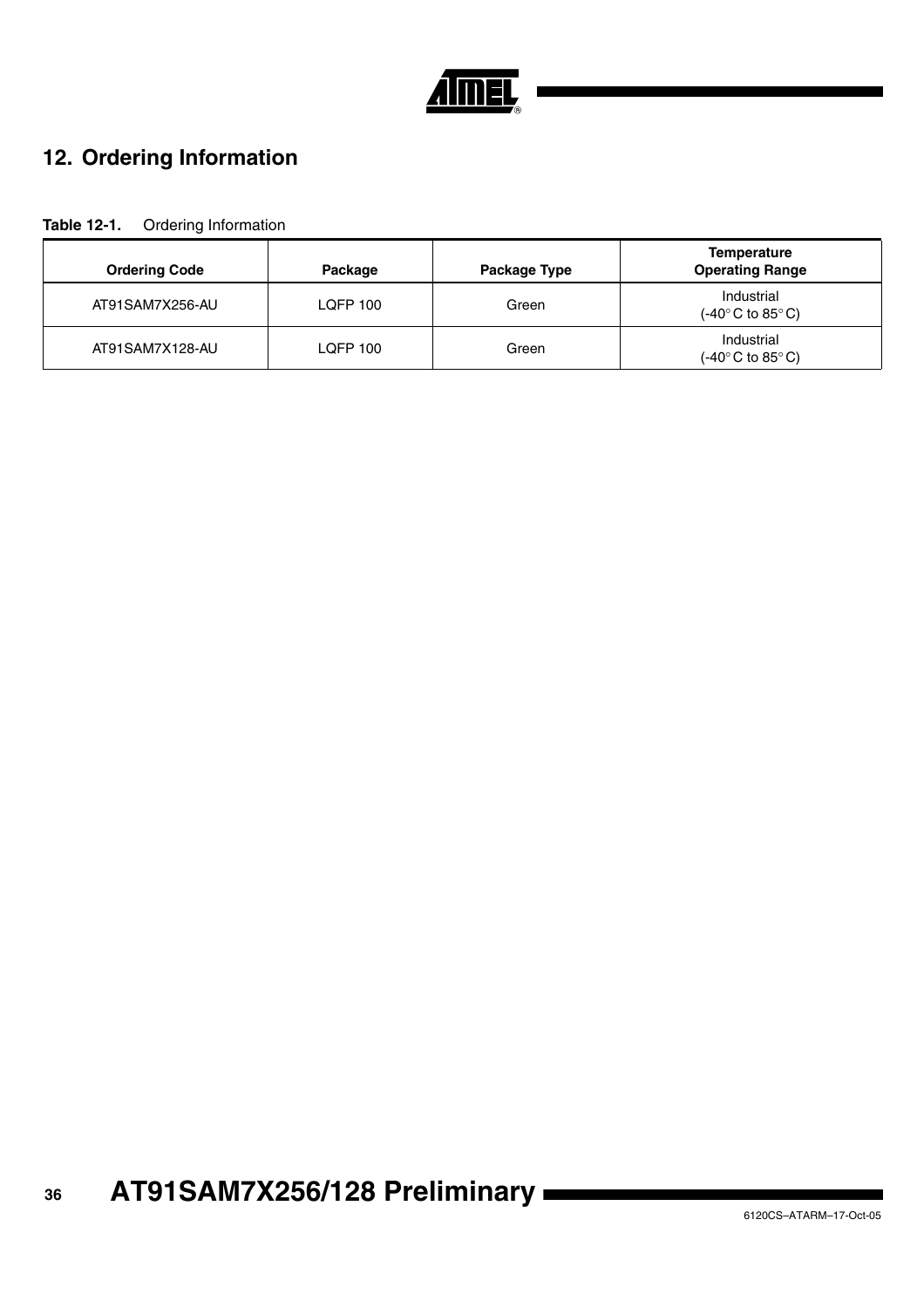# **13. Revision History**

| <b>Table 13-1.</b> | <b>Revision History</b> |
|--------------------|-------------------------|
|--------------------|-------------------------|

| Doc. Rev | <b>Date</b>            | <b>Comments</b>                                                                                                                                                                                                                                                                                                                                                                                                                                                                                                                                                                                                                                                                                                                                                                                                                                                                                                                                                                                                                                                                                                                                                                                                                  | <b>Change Request Ref.</b> |
|----------|------------------------|----------------------------------------------------------------------------------------------------------------------------------------------------------------------------------------------------------------------------------------------------------------------------------------------------------------------------------------------------------------------------------------------------------------------------------------------------------------------------------------------------------------------------------------------------------------------------------------------------------------------------------------------------------------------------------------------------------------------------------------------------------------------------------------------------------------------------------------------------------------------------------------------------------------------------------------------------------------------------------------------------------------------------------------------------------------------------------------------------------------------------------------------------------------------------------------------------------------------------------|----------------------------|
| 6120AS   | 24-May-05<br>07-Jul-05 | First issue - Unqualified on Intranet<br>Legal page updated. Qualified on Intranet                                                                                                                                                                                                                                                                                                                                                                                                                                                                                                                                                                                                                                                                                                                                                                                                                                                                                                                                                                                                                                                                                                                                               |                            |
| 6120BS   | 01-Sep-05              | Corrections to maintain consistency with full datasheet:<br>In "Features" on page 1, corrected Page Programming Time and<br>Full Erase Time; corrected number of PDC channels, removed<br>Wake-on-LAN support.<br>In Figure 3-1 on page 4, corrected number of PDC channels.<br>In Figure 3-1 on page 4, Table 4-1 on page 5, Table 11-1 on<br>page 29 and Table 11-2 on page 30, changed all SPI pin names.<br>In Section 6.2 "Power Consumption", on page 9, changed value<br>of static current level and value of dynamic power consumption<br>level on VDDCORE<br>In Section 7.2 "Test Pin", on page 11, removed reference to<br>SAM-BA boot recovery.<br>In Section 7.6 "I/O Lines Current Drawing", on page 12, changed<br>value of total current level.<br>In Section 8.4 "Peripheral DMA Controller", on page 14,<br>corrected number of PDC channels.<br>In Section 9. "Memory", on page 15, corrected Page<br>Programming Time and Full Erase Time.<br>In Section 9.6 "SAM-BA Boot Assistant", on page 19, updated<br>section.<br>In Figure 10-1 on page 20, changed range of periph_irq and<br>periph_clk on AIC and for Embedded Peripherals block.<br>In Section 11.6 "Ethernet MAC", on page 32, updated features. | CSR 05-388                 |
|          |                        | Update to product functionalities including changes to<br>"Features" on page 1, Figure 3-1 on page 4, Section 10.6<br>"Debug Unit", on page 25 and Figure 11-1 on page 27.                                                                                                                                                                                                                                                                                                                                                                                                                                                                                                                                                                                                                                                                                                                                                                                                                                                                                                                                                                                                                                                       | 05-457, 05-462             |
| 6120CS   | 10-Oct-05              | Updated PLL output range max value in Section 10.3 "Clock<br>Generator", on page 23.                                                                                                                                                                                                                                                                                                                                                                                                                                                                                                                                                                                                                                                                                                                                                                                                                                                                                                                                                                                                                                                                                                                                             | 05-491                     |
|          |                        | Updated information in Section 6.1 "Power Supplies", on page 9.                                                                                                                                                                                                                                                                                                                                                                                                                                                                                                                                                                                                                                                                                                                                                                                                                                                                                                                                                                                                                                                                                                                                                                  |                            |
|          |                        | Update ordering information in "Ordering Information" on page<br>36                                                                                                                                                                                                                                                                                                                                                                                                                                                                                                                                                                                                                                                                                                                                                                                                                                                                                                                                                                                                                                                                                                                                                              | 05-471                     |